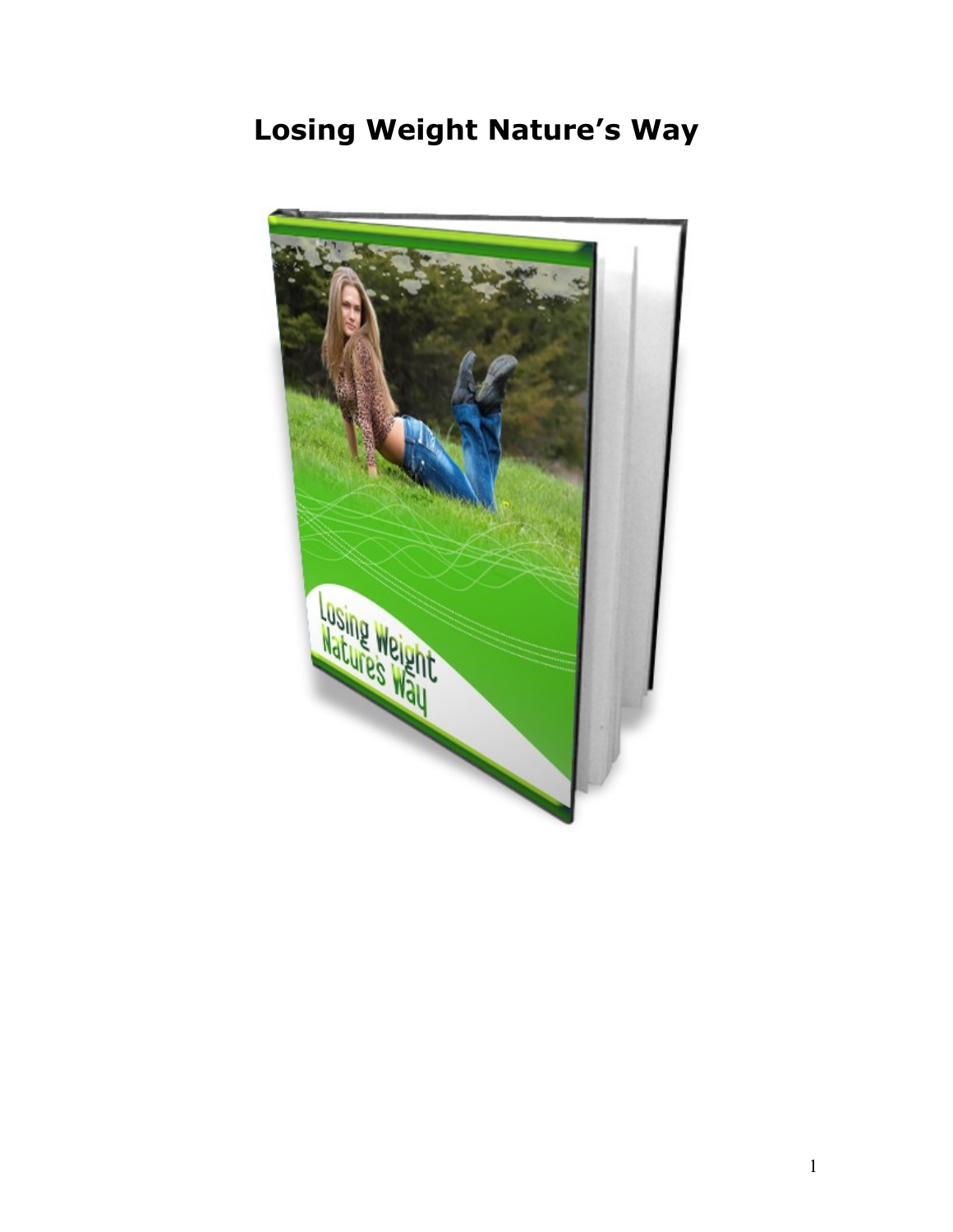## **Table of Contents**

| What's the difference between overweight and obese?5   |  |
|--------------------------------------------------------|--|
|                                                        |  |
| What is Losing Weight Nature's Way all about?11        |  |
| Natural weight loss is a really simple concept12       |  |
|                                                        |  |
| An important distinction that you must understand15    |  |
|                                                        |  |
|                                                        |  |
|                                                        |  |
| Why exercise helps weight loss in more ways than one21 |  |
|                                                        |  |
|                                                        |  |
|                                                        |  |
|                                                        |  |
|                                                        |  |
|                                                        |  |
|                                                        |  |
|                                                        |  |
|                                                        |  |
|                                                        |  |
|                                                        |  |
|                                                        |  |
|                                                        |  |
|                                                        |  |
|                                                        |  |
|                                                        |  |
| More simple steps to effective natural weight loss37   |  |
|                                                        |  |
|                                                        |  |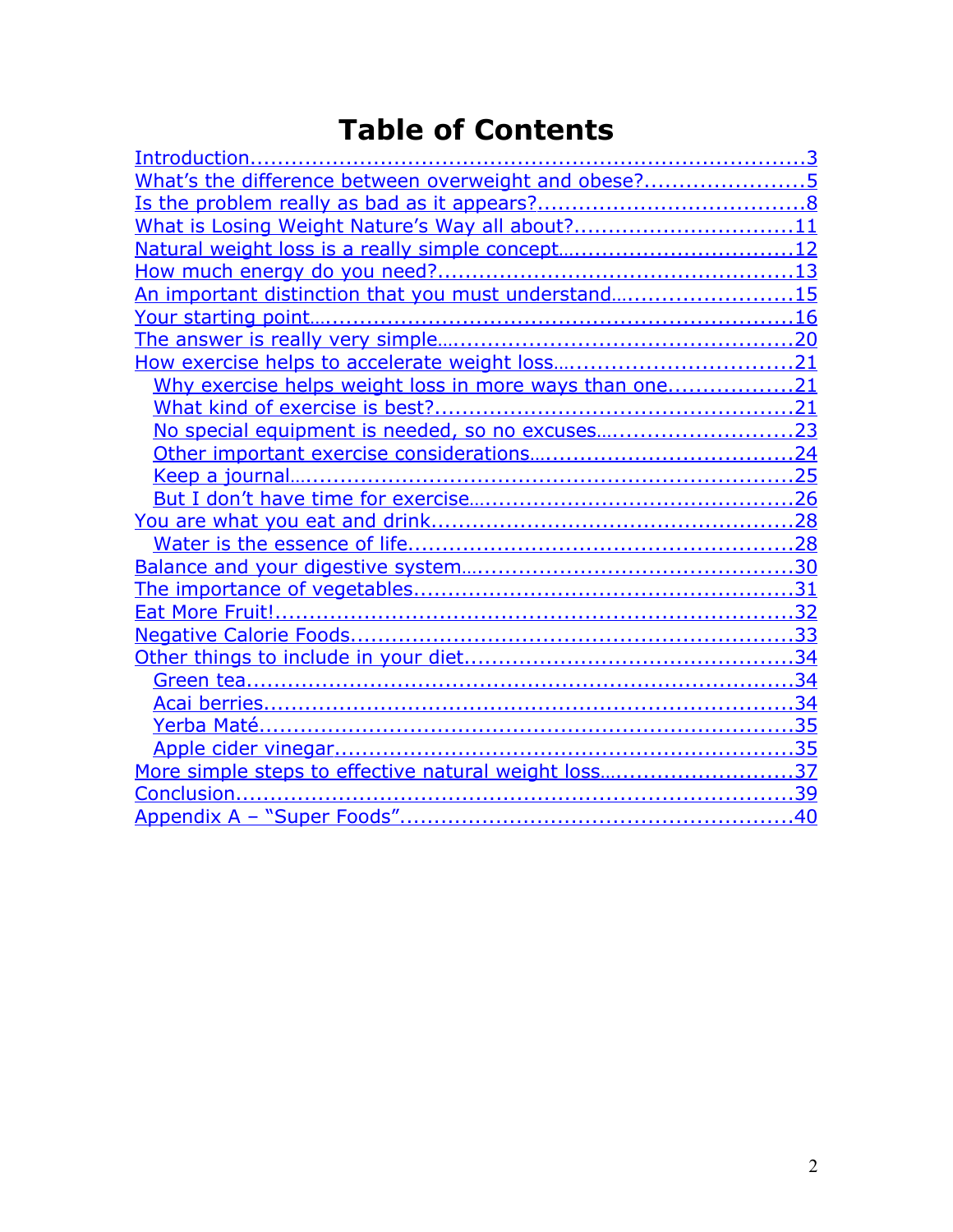## <span id="page-2-0"></span>**Introduction**

It is a widely recognized and acknowledged fact that the population of most developed Western countries is getting fatter, and we are not talking about a gradual increase here.

The number of people who are seriously overweight or clinically obese is exploding all over the Western world.

Just as an example, the statistics page of the ['Weight-control](http://www.win.niddk.nih.gov/statistics/) [Information Network'](http://www.win.niddk.nih.gov/statistics/) quotes data from the National Health and Nutrition Examination Survey (NHANES) which indicates that by the end of 2004, around two thirds of adults in the USA were officially overweight, and nearly one third were clinically obese. The situation has already deteriorated significantly since then, so we really do have a global crisis on our hands.

This explosion is placing a very heavy additional burden on the already overworked and under resourced health services in a number of countries.

At the same time, statistics over the past few years would strongly suggest that the trend for citizens of most developed countries to get fatter by the day is not likely to be reversed any time soon without dramatic action.

Consequently, the strain on health services across the world is also going to increase, which in turn means that the inevitable breaking point is likely to be reached soon.

This means that if you are seriously overweight or obese, grabbing your copy of 'Losing weight nature's way' is important, because this represents a significant step forward in a couple of very important ways.

Firstly, it indicates that you or somebody that is close to you – perhaps a family member or other loved one – has a weight problem. Furthermore, if the individual with the problem is you rather than someone else, this also indicates that you have acknowledged your problem, which is often the first and hardest step.

Secondly, the fact that you are reading this now indicates that you have decided to do something about your weight problem, and that decision represents a very significant shift in your way of thinking and attitude to the shape that you are in.

I don't know many overweight or obese people who are happy with their physical condition, but I do know plenty of people who are seemingly content to put off their decision to start losing weight to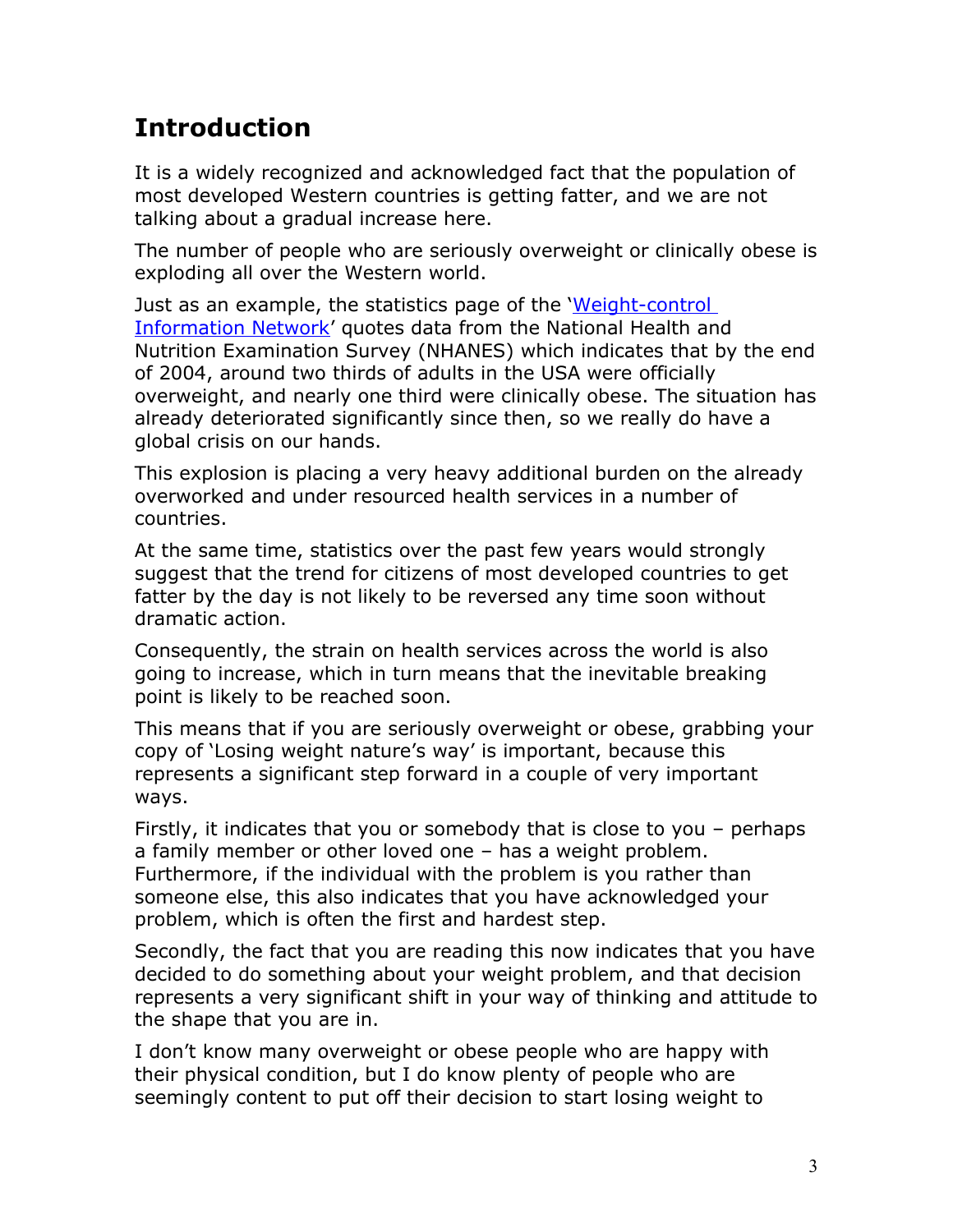another day. Unfortunately for people like this, another day never comes, either because they simply choose to ignore their problem or because their weight problem is a primary factor that helps to kill them off early.

I make no apology for putting it in such blunt, stark terms, because as suggested, people who are significantly overweight or obese represent an increasingly troublesome burden on global society.

The day when health services collapse under the weight of treating people whose problems are generally a result of their own selfindulgence and inability or unwillingness to curb their bad habits is not far away if we don't start reversing the trend towards obesity very soon.

I know that there are hospitals in the UK (which has a National Health Service that is supposed to offer treatment to all, remember) that are already refusing to provide treatment to people who are seriously overweight or obese. I am certain that this is a trend that is likely to become far more common in the years to come, and not only in the UK.

Perhaps you live in a place where you pay for medical attention and treatment, so you might say that this will never happen to you as long as you are willing to pay for your treatment.

Fine, but what happens when your bill doubles or triples because you are seriously overweight or obese?

It's going to happen because the risks involved in undergoing serious medical treatment are significantly higher for overweight or obese people, and you can be sure that if they are not already doing so, the medical authorities will start factoring this into the amount that they charge.

You are reading this, so I take that as a sign that you do not want to be overweight or obese forever.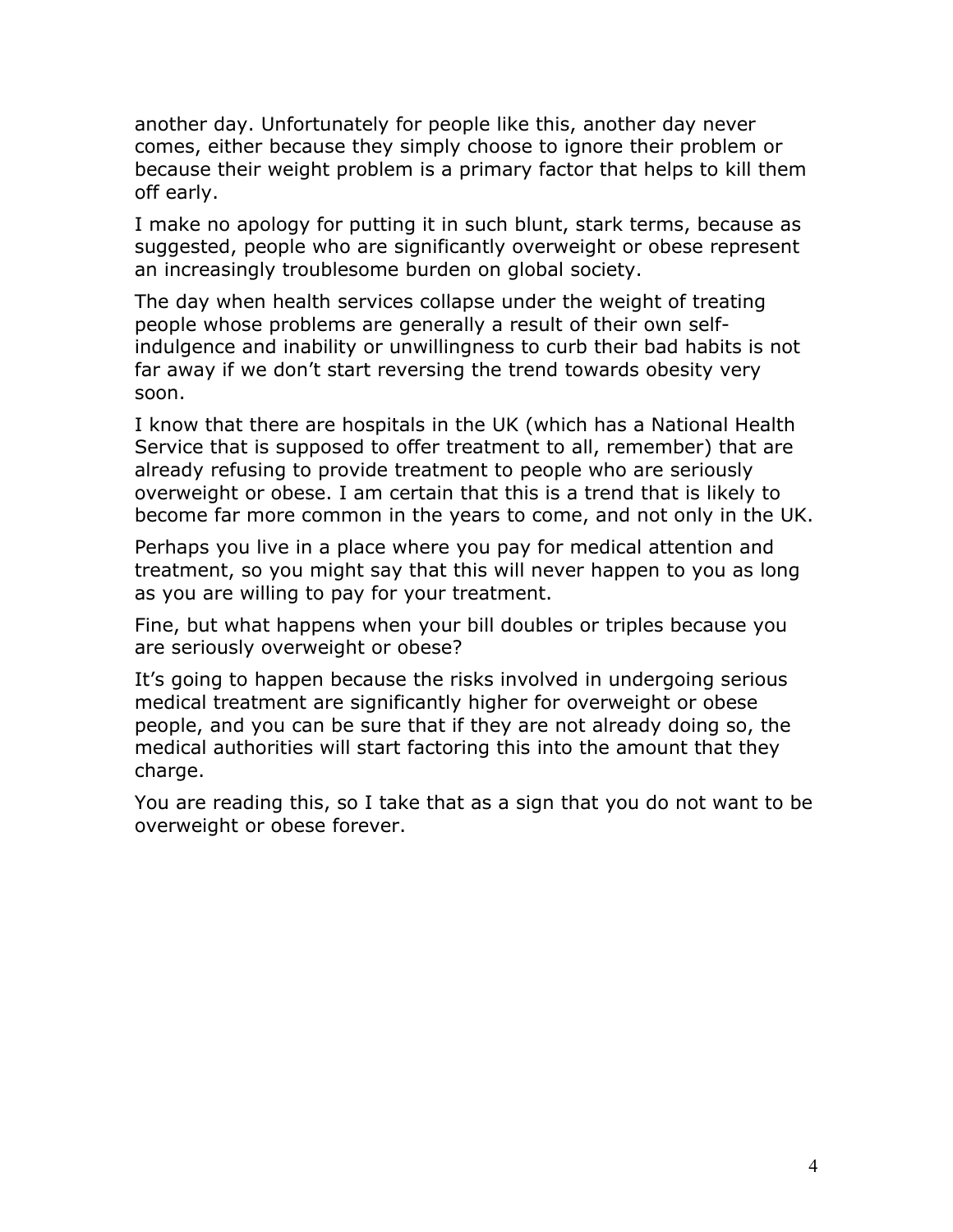#### <span id="page-4-0"></span>**What's the difference between overweight and obese?**

When someone is overweight, their weight exceeds the normal standards for people of their height and age. However, because everyone's weight must include their bones, muscles, fat and water content, it is possible for someone to be overweight without being obese.

For example, a professional athlete or bodybuilder may well be overweight, but because the majority of the 'excess' weight that they are carrying is muscle tissue, they are not obese.

Nevertheless, in the majority of cases, being overweight does equate to carrying too much body fat and often progresses to become clinical obesity.

There are several ways of defining obesity, but the most common is by reference to what is known as 'Body Mass Index' (BMI) which is a mathematical formula that generates a numerical BMI based on an individual's weight in kilograms divided by their height in meters squared. Hence, the mathematical formula for BMI is  $kg/m<sup>2</sup>$ .

These figures can be converted into imperial measures (pounds and inches), but because the formula for doing so is somewhat complex, you should use this easy ready calculator taken from the [consumer.gov](http://www.consumer.gov/weightloss/bmi.htm) [statistics page](http://www.consumer.gov/weightloss/bmi.htm) to calculate your own 'Body Mass Index':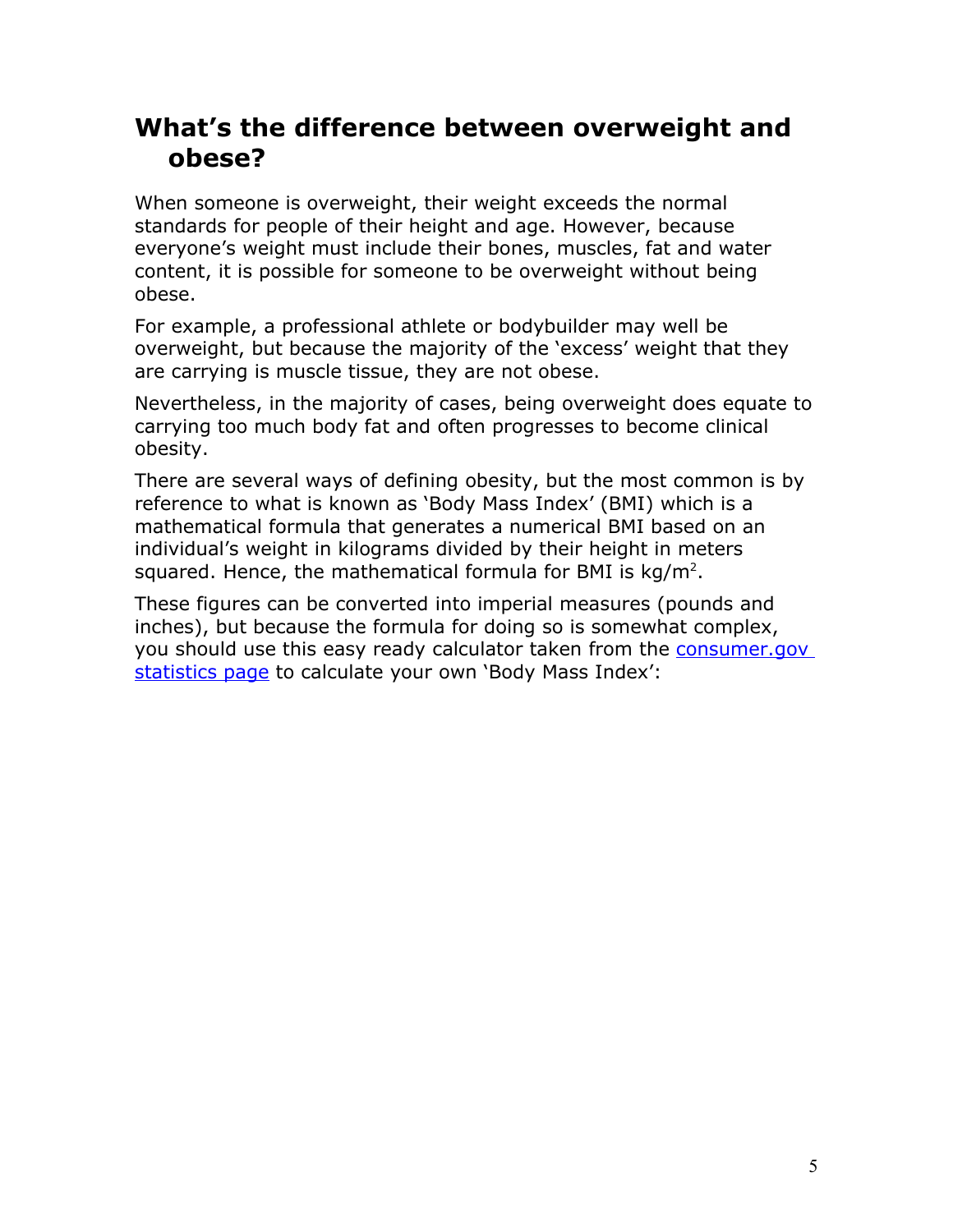| BMI<br>(kg/m <sup>2</sup> ) | 19  | 20           | 21  | 22  | 23  | 24  | 25  | 26  | 27  | 28  | 29  | 30  | 35  | 40  |
|-----------------------------|-----|--------------|-----|-----|-----|-----|-----|-----|-----|-----|-----|-----|-----|-----|
| Height<br>(in.)             |     | Weight (lb.) |     |     |     |     |     |     |     |     |     |     |     |     |
| 58                          | 91  | 96           | 100 | 105 | 110 | 115 | 119 | 124 | 129 | 134 | 138 | 143 | 167 | 191 |
| 59                          | 94  | 99           | 104 | 109 | 114 | 119 | 124 | 128 | 133 | 138 | 143 | 148 | 173 | 198 |
| 60                          | 97  | 102          | 107 | 112 | 118 | 123 | 128 | 133 | 138 | 143 | 148 | 153 | 179 | 204 |
| 61                          | 100 | 106          | 111 | 116 | 122 | 127 | 132 | 137 | 143 | 148 | 153 | 158 | 185 | 211 |
| 62                          | 104 | 109          | 115 | 120 | 126 | 131 | 136 | 142 | 147 | 153 | 158 | 164 | 191 | 218 |
| 63                          | 107 | 113          | 118 | 124 | 130 | 135 | 141 | 146 | 152 | 158 | 163 | 169 | 197 | 225 |
| 64                          | 110 | 116          | 122 | 128 | 134 | 140 | 145 | 151 | 157 | 163 | 169 | 174 | 204 | 232 |
| 65                          | 114 | 120          | 126 | 132 | 138 | 144 | 150 | 156 | 162 | 168 | 174 | 180 | 210 | 240 |
| 66                          | 118 | 124          | 130 | 136 | 142 | 148 | 155 | 161 | 167 | 173 | 179 | 186 | 216 | 247 |
| 67                          | 121 | 127          | 134 | 140 | 146 | 153 | 159 | 166 | 172 | 178 | 185 | 191 | 223 | 255 |
| 68                          | 125 | 131          | 138 | 144 | 151 | 158 | 164 | 171 | 177 | 184 | 190 | 197 | 230 | 262 |
| 69                          | 128 | 135          | 142 | 149 | 155 | 162 | 169 | 176 | 182 | 189 | 196 | 203 | 236 | 270 |
| 70                          | 132 | 139          | 146 | 153 | 160 | 167 | 174 | 181 | 188 | 195 | 202 | 207 | 243 | 278 |
| 71                          | 136 | 143          | 150 | 157 | 165 | 172 | 179 | 186 | 193 | 200 | 208 | 215 | 250 | 286 |
| 72                          | 140 | 147          | 154 | 162 | 169 | 177 | 184 | 191 | 199 | 206 | 213 | 221 | 258 | 294 |
| 73                          | 144 | 151          | 159 | 166 | 174 | 182 | 189 | 197 | 204 | 212 | 219 | 227 | 265 | 302 |
| 74                          | 148 | 155          | 163 | 171 | 179 | 186 | 194 | 202 | 210 | 218 | 225 | 233 | 272 | 311 |
| 75                          | 152 | 160          | 168 | 176 | 184 | 192 | 200 | 208 | 216 | 224 | 232 | 240 | 279 | 319 |
| 76                          | 156 | 164          | 172 | 180 | 189 | 197 | 205 | 213 | 221 | 230 | 238 | 246 | 287 | 328 |

So, now you have a BMI figure, what does it mean? From the same web site, you can see the relationship between your clinical weight classification and the risk of weight related illnesses and disease: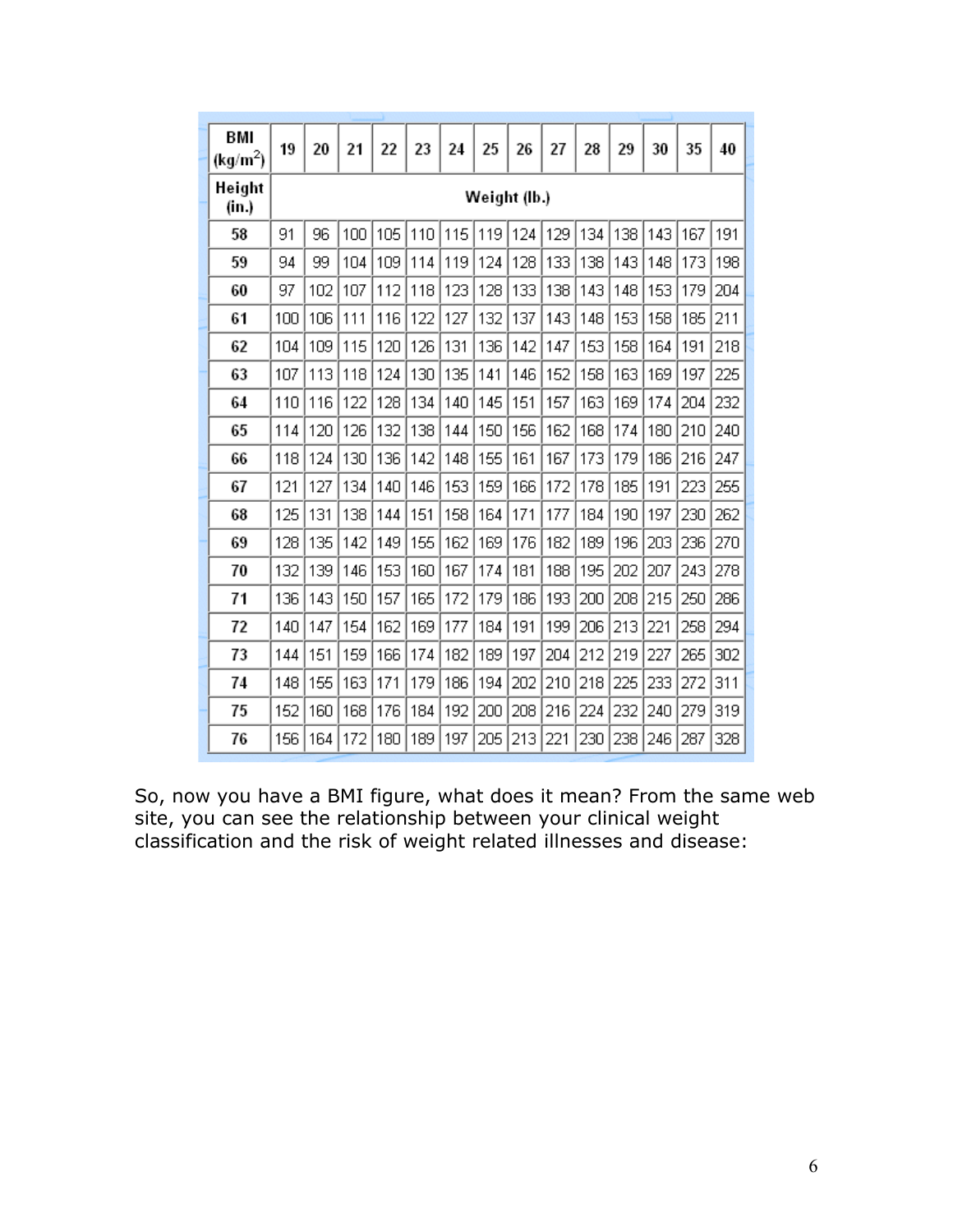| Risk of Associated Disease According to BMI and Waist Size |                 |                                                                     |                                                            |  |  |  |
|------------------------------------------------------------|-----------------|---------------------------------------------------------------------|------------------------------------------------------------|--|--|--|
| BMI                                                        |                 | Waist less than<br>or equal to<br>40 in. (men) or<br>35 in. (women) | Waist greater<br>than<br>40 in. (men) or<br>35 in. (women) |  |  |  |
| 18.5 or less                                               | Underweight     |                                                                     | N/A                                                        |  |  |  |
| $18.5 - 24.9$                                              | Normal          |                                                                     | N/A                                                        |  |  |  |
| $25.0 - 29.9$                                              | Overweight      | Increased                                                           | High                                                       |  |  |  |
| $30.0 - 34.9$                                              | Obese           | High                                                                | Very High                                                  |  |  |  |
| $35.0 - 39.9$                                              | Obese           | Very High                                                           | Very High                                                  |  |  |  |
| 40 or greater                                              | Extremely Obese | Extremely High                                                      | Extremely High                                             |  |  |  |

The most common way of quantifying whether someone is obese or not is if their BMI is in excess of 30 points on these scales.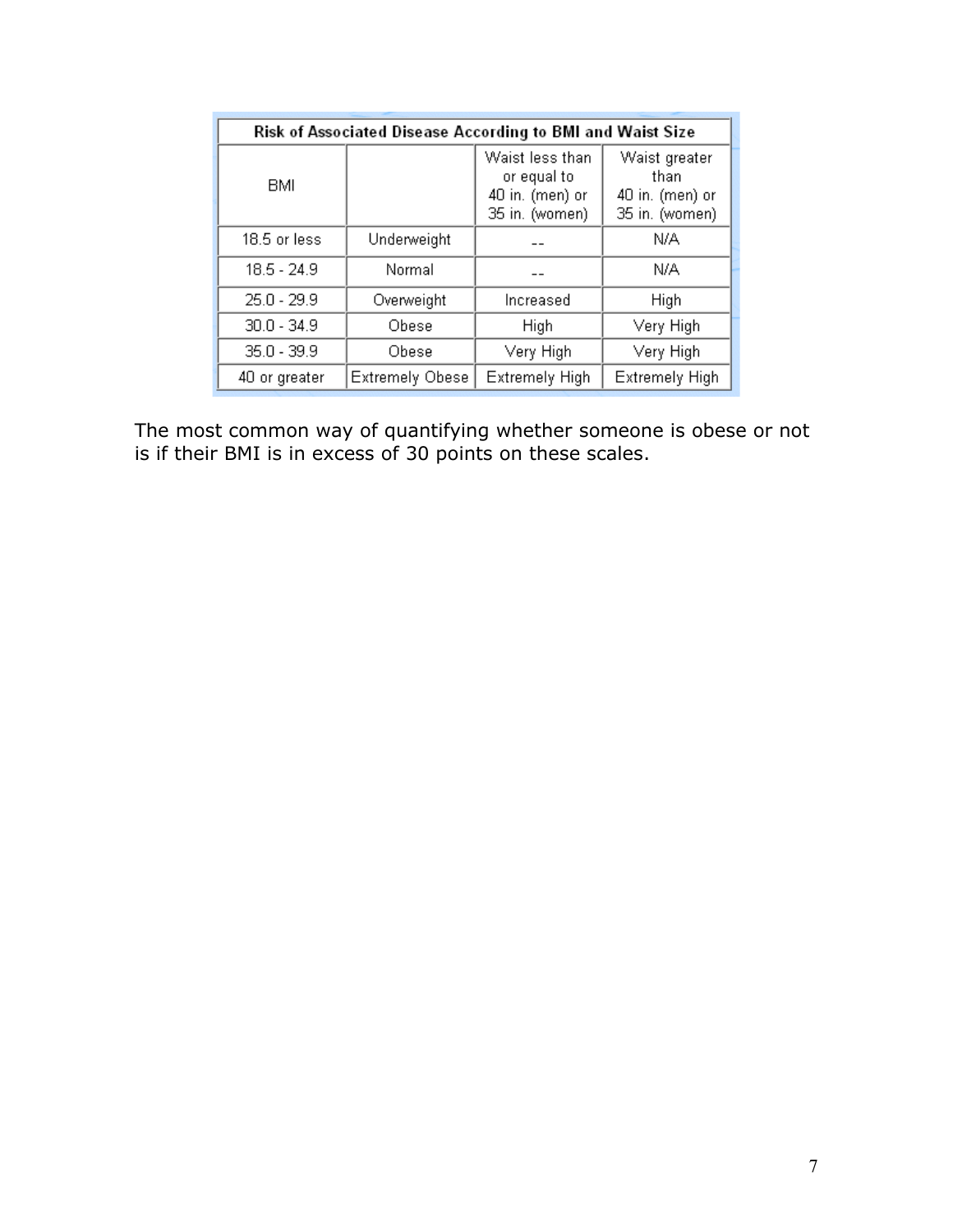## <span id="page-7-0"></span>**Is the problem really as bad as it appears?**

I would suspect that there are very few people who watch TV or read a newspaper that are not already aware that the problem of obesity is exploding on an international scale.

Consider the following charts taken from the ['U.S. Obesity Trends 1985-](http://www.cdc.gov/nccdphp/dnpa/obesity/trend/maps/) [2007' page](http://www.cdc.gov/nccdphp/dnpa/obesity/trend/maps/) of the 'Centers for Disease Prevention and Control' (CDC) website.

Go back just 20 years from 2009 to 1989, and this is how the obesity map of the USA appeared:



Although there were a handful of states for which there was no data available, you can see that there was no state in the USA where more than 14% of adults were obese.

Fast forward 10 years, and the picture is looking considerably less encouraging: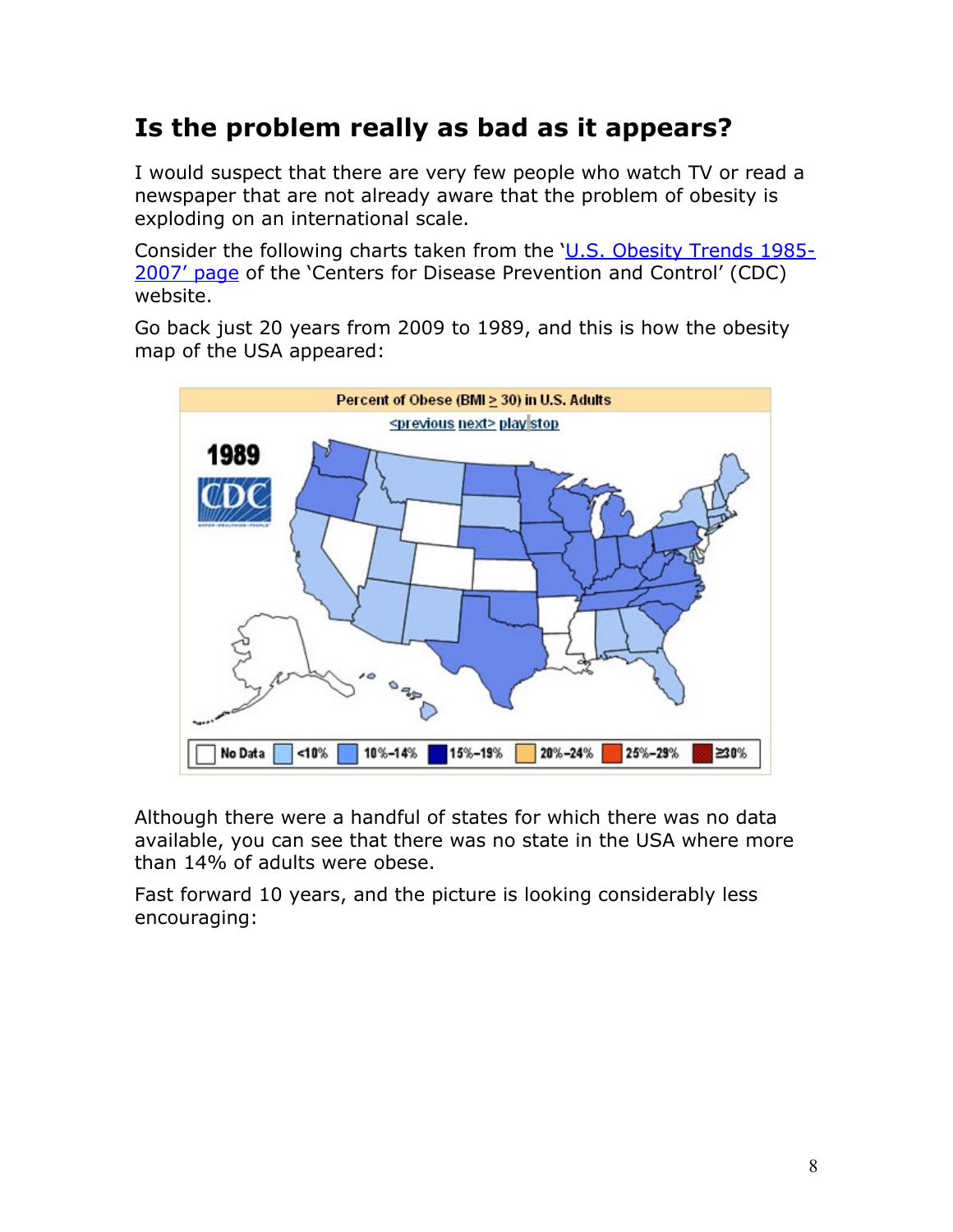

Now, there is not a single state where the rate of adult obesity is less than 10%, and there are many who are already in the 15% to 19% adult obesity 'band'.

But if you thought that was bad, take a look at the last available chart from 2007 (from which point, writing this two years further down the line, it is fairly safe to assume that the picture had deteriorated considerably further):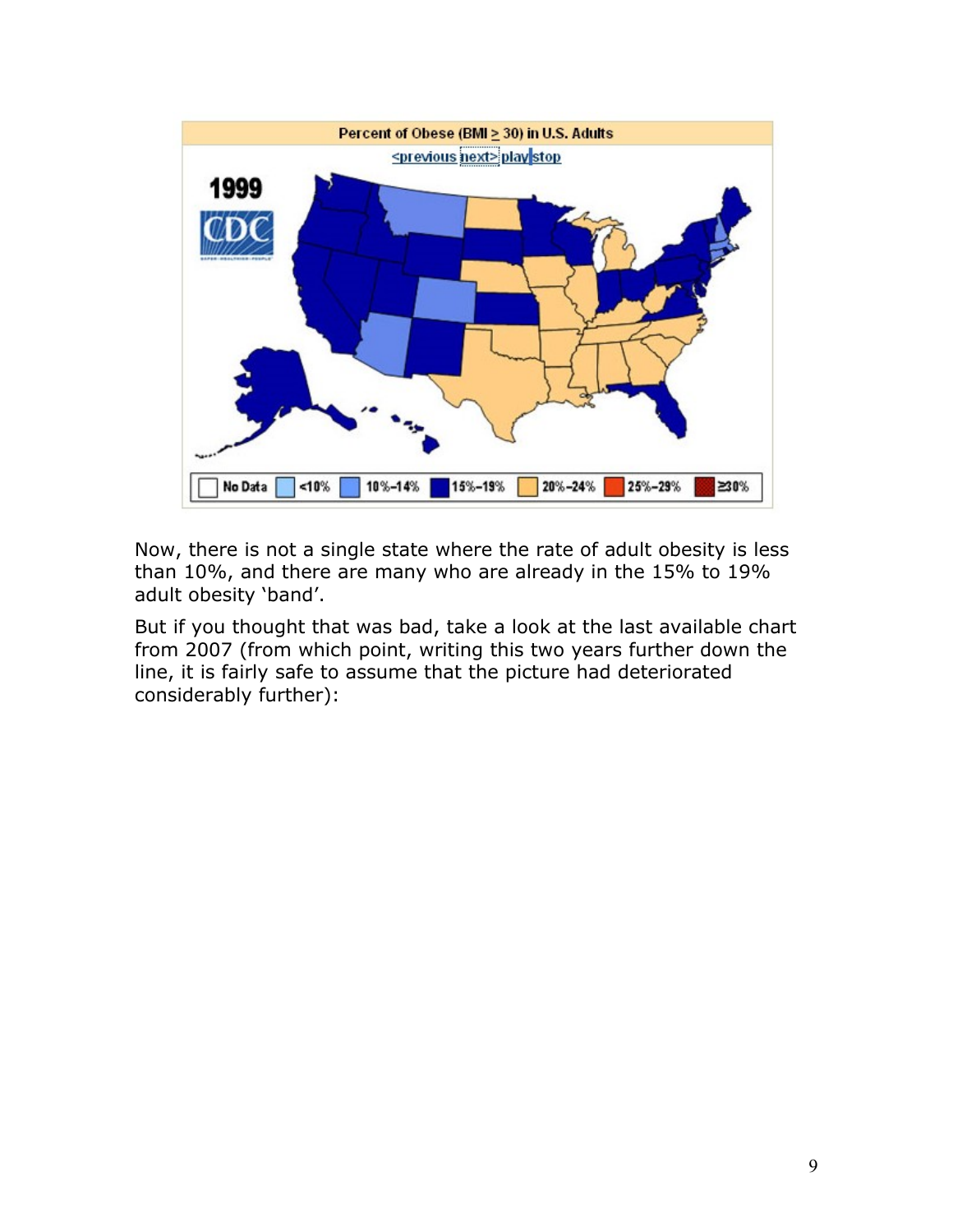

Now, there is only Colorado where there is not more than 20% of the adult population that is clinically obese. And yet, only eight years before that, there wasn't one single state where obesity was already above 20%.

Could anybody need any more proof that obesity is tantamount to an epidemic?

I'm not telling you this try to scare you, because if you are seriously overweight or obese, you already know that you need to do something sooner rather than later. However, just realize that you are not alone in your current predicament, but that you are probably unusual in seeking an answer for your problem.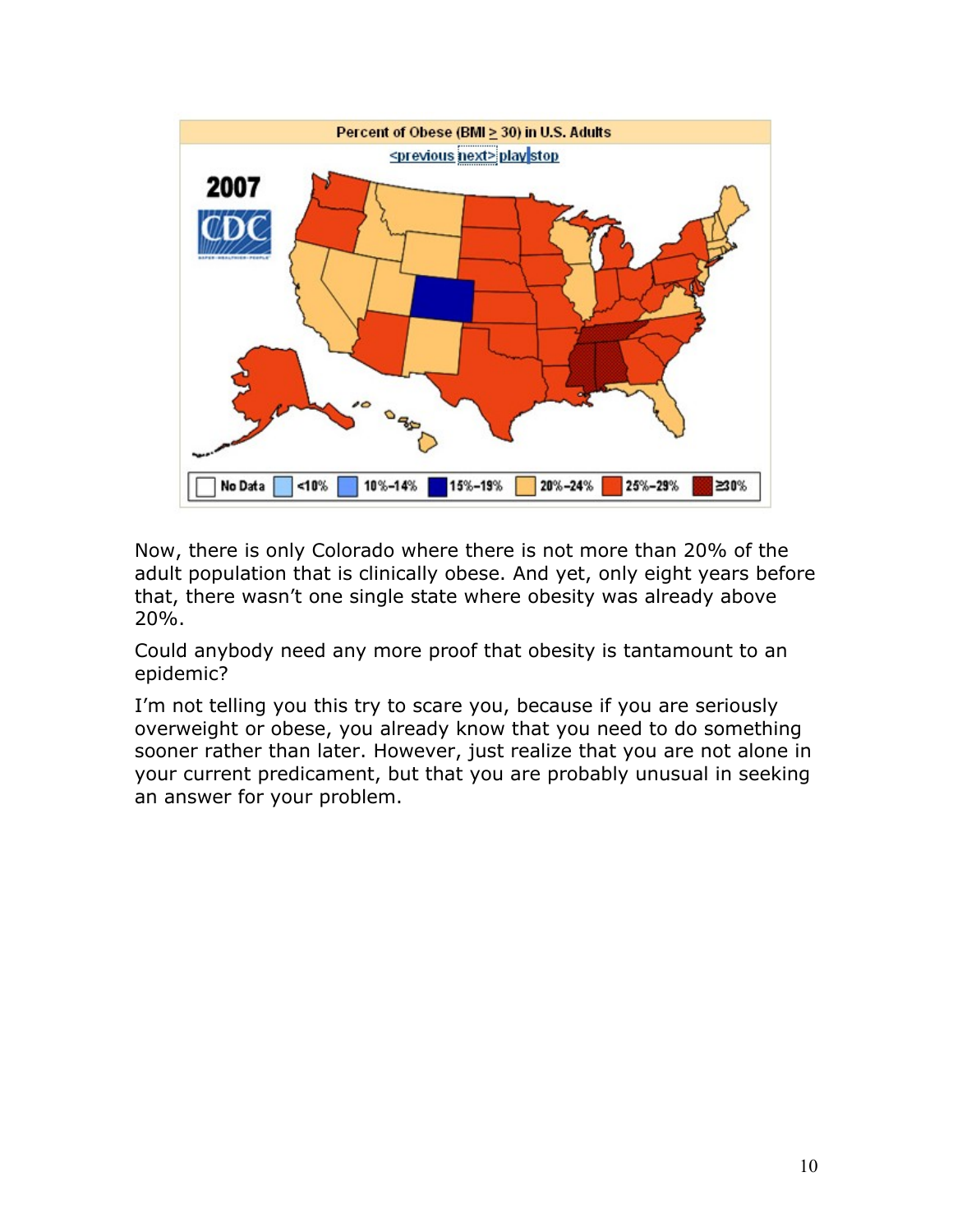#### <span id="page-10-0"></span>**What is Losing Weight Nature's Way all about?**

It is no big secret that after 'make money online' information, the #1 category of information that people are searching for on the internet is weight loss related information.

Consequently, it is also no surprise that there are millions of dollars being spent every day on advertising all sorts of diet plans (of widely varying credibility and effectiveness), weight loss wonder pills and equipment - all of which is supposed to help you lose weight - such as exercise machines, multi-gyms etc.

Some of the diet plans that are advertised are entirely natural but the majority are not. Similarly, most diet pills are not formulated using only natural substances.

There is no shortage of businesses that are advertising their weight loss surgery services, many of them in overseas countries where the cost of medical treatment and attention is considerably less than it is in most Western countries.

While you will read of some almost 'too-good-to-be-true' weight loss surgery success stories, you are far less likely to hear anything about the hundreds of cases where weight loss surgery was ultimately ineffective. It is also a fact that undergoing surgery when you are seriously overweight or obese carries significantly heightened risks, but this again is something that you don't hear about.

Taking chemical-based diet pills or undergoing invasive and thoroughly unpleasant surgery is not natural in any way.

So, now you have a fairly clear idea of some weight loss strategies that could in no way qualify as being natural, let's start to look at the flipside.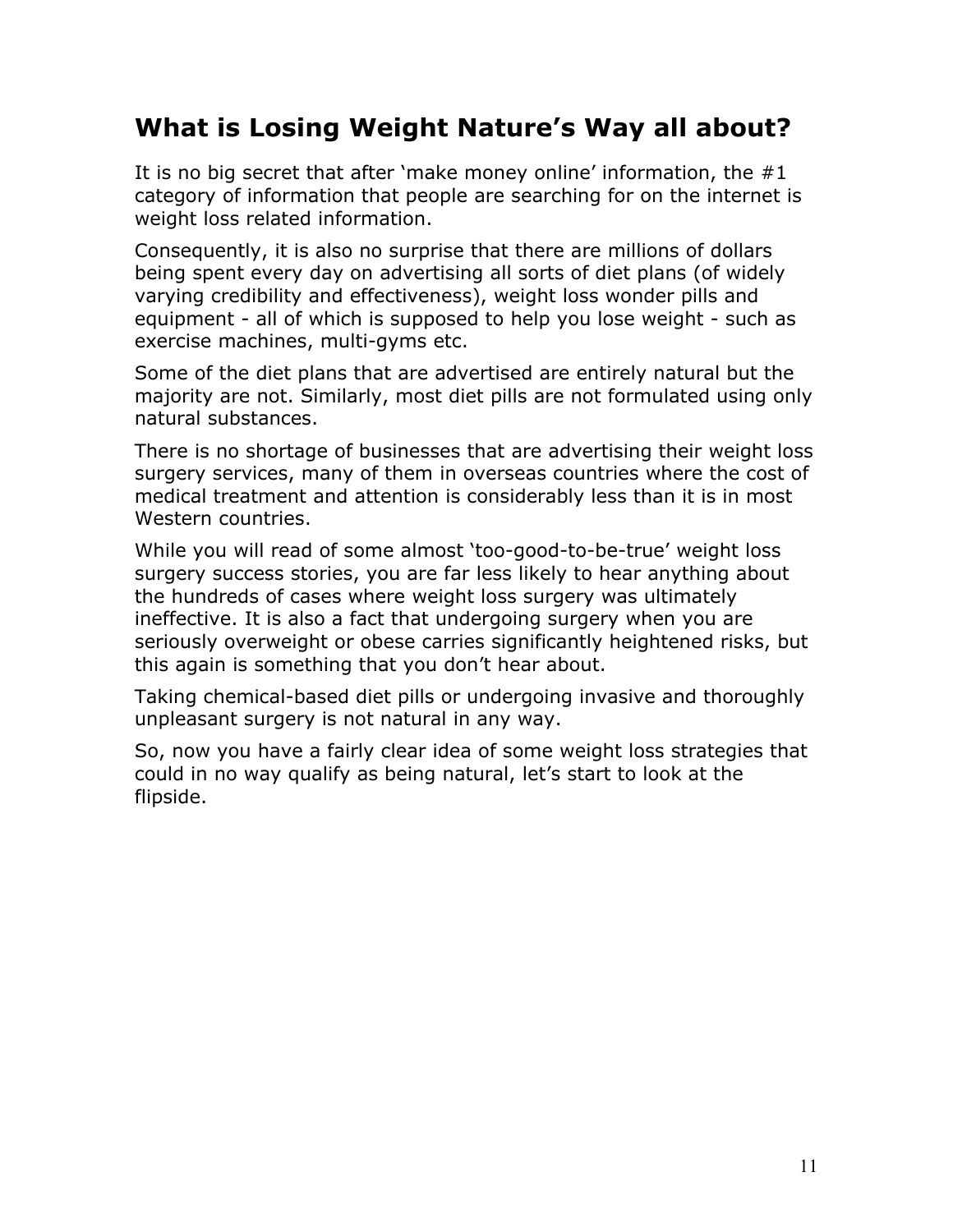#### <span id="page-11-0"></span>**Natural weight loss is a really simple concept…**

The concept that underpins weight loss or indeed weight gain is a very simple one.

Every human being at every stage of their life needs to take in a certain amount of energy in order to get through the day. This energy comes from the nutrition that we take in, in the form of the food we eat or the liquids we drink, and is generally measured in terms of [calories or](http://en.wikipedia.org/wiki/Food_energy) [kilocalories.](http://en.wikipedia.org/wiki/Food_energy) There is a slight difference between the specific meaning accorded to these two terms, with the latter being favored by professional nutritionists, but for the purposes of this book, I am going to use calories as an all-encompassing unit of food energy.

While every individual is different, you need a certain amount of food energy calories every day to satisfy your own personal energy requirements. These requirements will vary according to the amount of physical work you do, how much exercise you take, the speed at which your body burns the energy you are taking on board (your metabolic rate) and your general lifestyle.

However, at the end of the day, if you take on board the right amount of calories every day, your weight will stay stable and you will in general remain healthy.

If you take in too much energy, you will put weight on, but if you take in too little, you will see the opposite effect and lose weight.

It really is as straightforward as this.

You will see diet plans that recommend that you must cut down on your carbohydrates in order to lose weight, with other diet 'experts' on the opposite side of the fence who swear that the only way to lose weight is to reduce the amount of fats in your diet.

However, no matter what type of food you are eating for energy (which includes both carbohydrates and fats), you are going to keep getting fatter as long as you are taking in more energy than you burning. Thus, you will only lose weight if you are taking in less energy than you need.

That really is it. That is how you lose weight naturally – you ingest less energy than you need every day, and the fat will gradually fall off.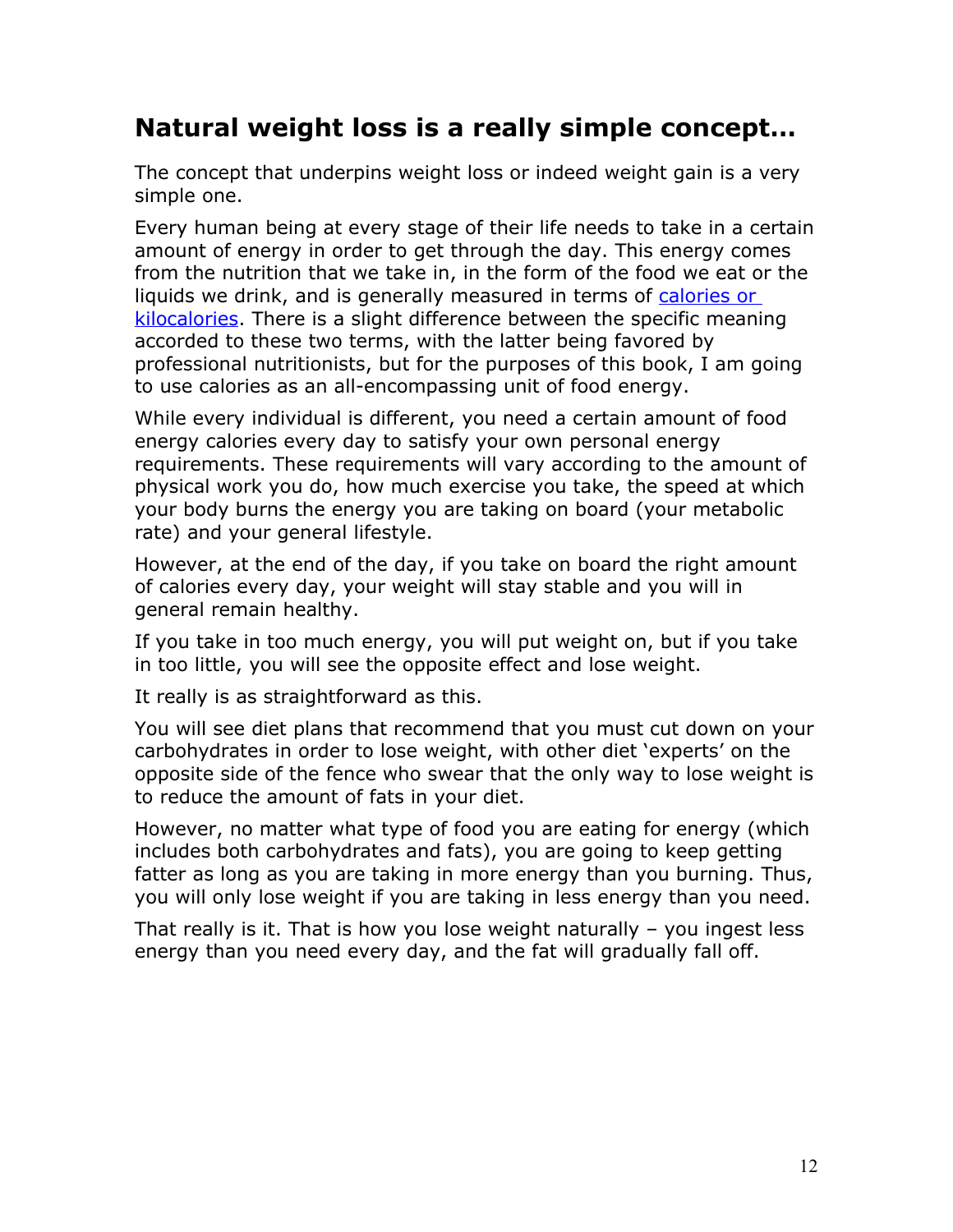## <span id="page-12-0"></span>**How much energy do you need?**

Everyone is different. In addition to our physical attributes, every individual has different energy requirements. In addition, there is some evidence that ability to lose or gain weight is to some extent predetermined by your genetic makeup, and there is not a great deal that you can do about changing that.

On top of your genes, there are many external factors that affect how many calories you need, so any standardized 'calorie table' can be nothing other than a very general, broad brush indication of the number of calories that you need. However, the following are generally accepted to be 'starting point' guidelines:

| Sex    | <b>Activity Level</b> | <b>Calories Required</b> |
|--------|-----------------------|--------------------------|
|        | <b>Sedentary</b>      | 12400                    |
| Male   | <b>Moderate</b>       | 12800                    |
|        | <b>Heavy</b>          | 13800                    |
|        | Sedentary             | 1900                     |
| Female | <b>IModerate</b>      | 2100                     |
|        | <b>Heavy</b>          | 13000                    |

In order to get a more accurate picture of exactly how many calories you need, you need to factor in many variables, and after considering what these variables are, you will see how you do this.

Firstly, there are the lifestyle factors to take into account, such as the work that you do, the exercise you take and so on.

These are to a large extent taken into account in the underlying calculation on which the previous chart is based. Someone who is working in a sedentary office based occupation is going to need considerably fewer calories every day than someone who is working on a building site, as an example.

In addition to this, however, your present weight and age will also have an influence on the number of calories you need to maintain your current weight levels.

The more weight you are carrying, the more energy you need to get that bulk moving, while as you get older, your energy requirements gradually decrease as you are likely to engage in less physically activity than you did when you were younger.

Gender is also an influential factor, because women generally need fewer calories than men.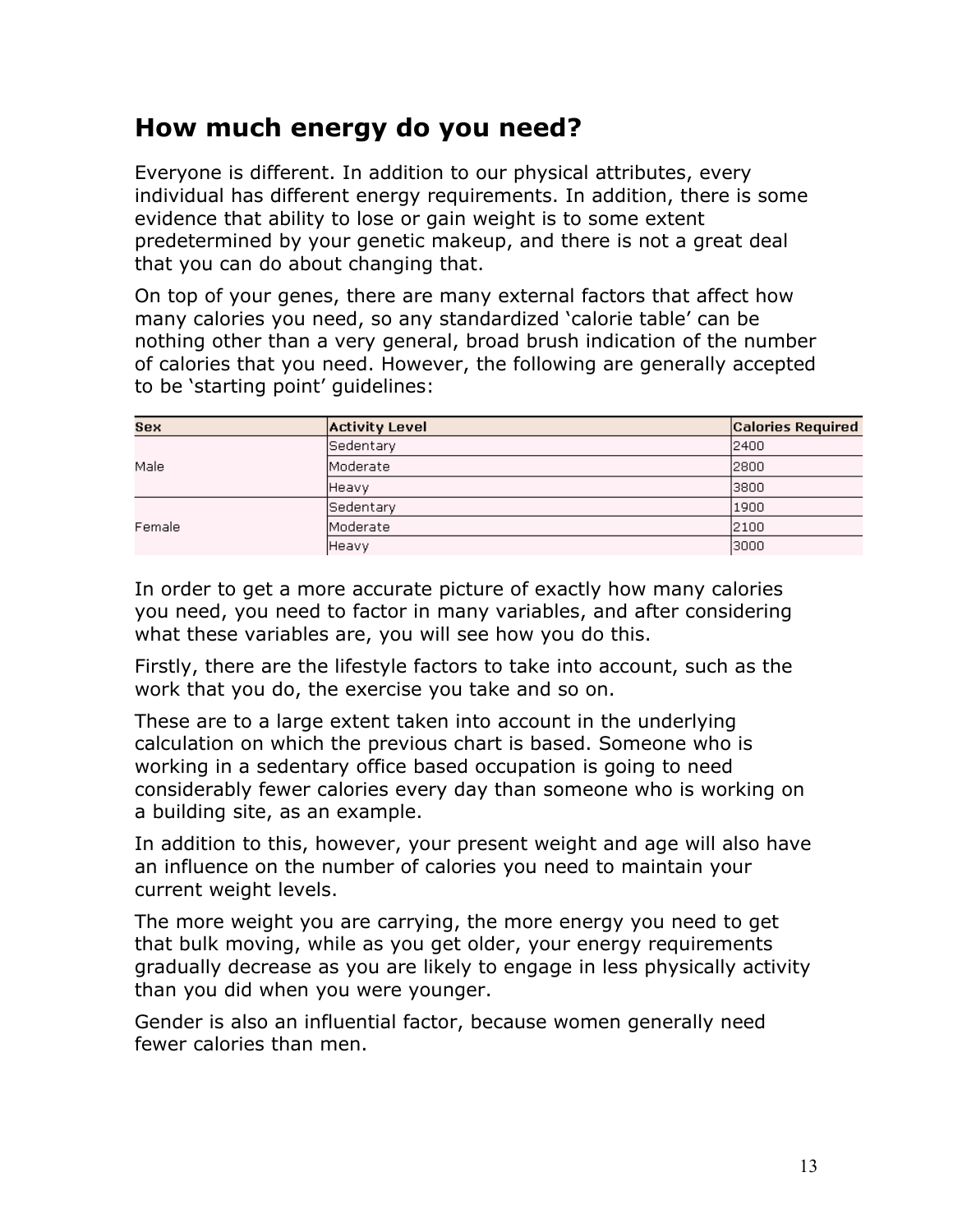Taking all of these variables into account, what you are looking to do is calculate a 'Body Mass Ratio' (BMR) which is not the same as the 'Body Mass Index' that we were considering earlier.

What BMR does is provide an alternative method for calculating your daily calorific requirements taking account of variables like age, gender, occupation and present weight.

BMR is calculated as follows:

```
To Calculate your Calorie Requirements:
The following method uses factors like height, weight, age, and sex to determine basal metabolic rate (BMR), using which we can determine your
```
Men: BMR = 66 + (13.7 X wt in kg) + (5 X ht in cm) - (6.8 X age in years) **Women:** BMR =  $655 + (9.6 \times wt \text{ in kg}) + (1.8 \times ht \text{ in cm}) - (4.7 \times age \text{ in years})$ 

After calculating your BMR, you can estimate your calorie requirements by multiplying your BMR by your activity multiplier from the chart below:

#### **Activity Multiplier** Sedentary =  $BMR \times 1.2$ Light activity = BMR  $\times$  1.375 Moderate activity = BMR  $\times$  1.55 Heavy activity = BMR  $\times$  1.725 Super active = BMR  $\times$  1.9

Yes, the formula is undoubtedly more complex than simply using the previous chart, but if you want a more accurate picture of how many calories you need rather than how many calories some mythical 'average' person needs, getting your calculator out and taking a few minutes to do the sums is time and effort very well worth expending.

If you want to calculate your average daily calorific requirements in even more detail, there are many sites where you can find a neat ['Estimated Calorie Requirements' calculator like this.](http://www.exrx.net/Calculators/CalRequire.html)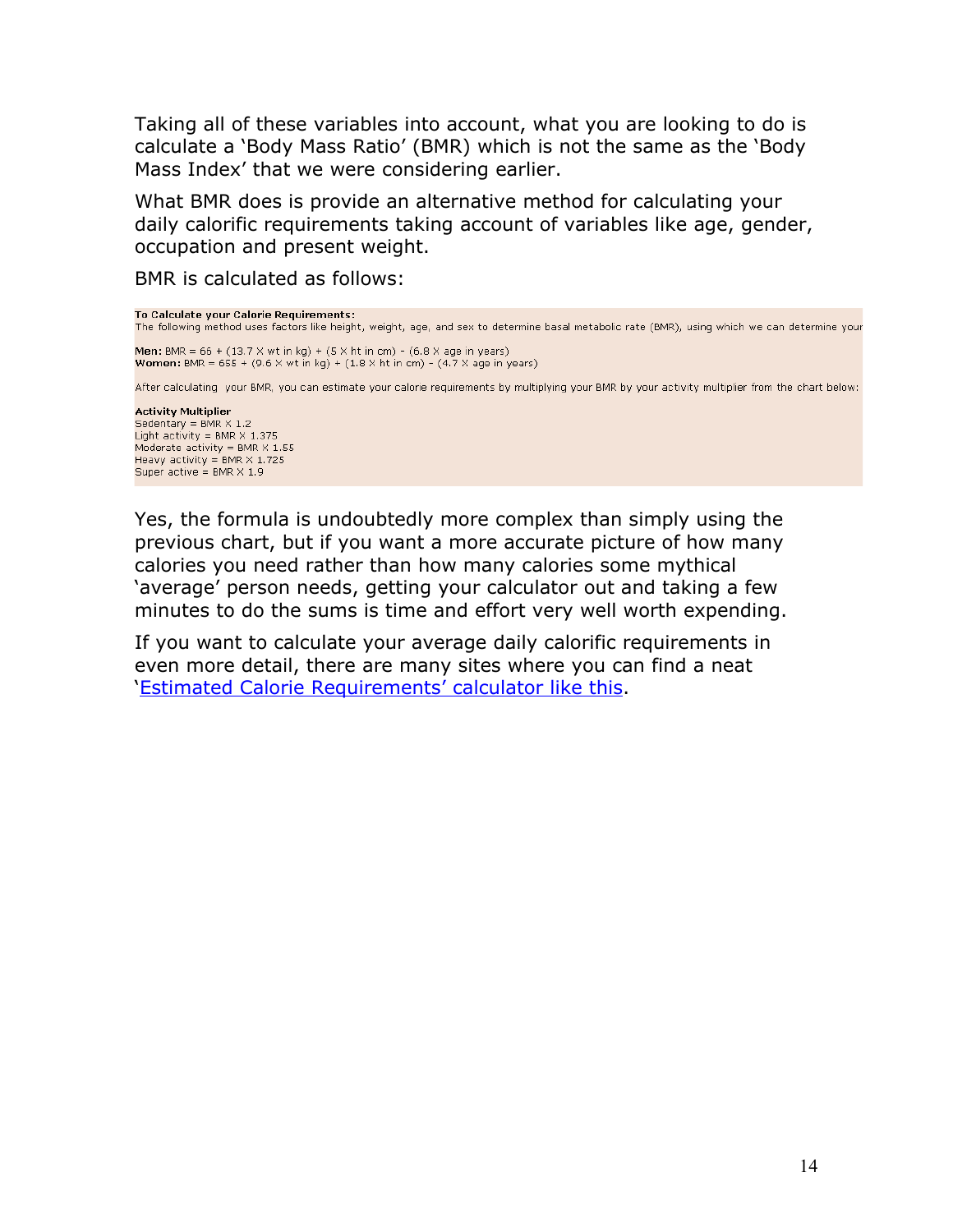## <span id="page-14-0"></span>**An important distinction that you must understand…**

While this book is talking about losing weight, I want to be more specific than this, because I am really talking about losing fat rather than just weight.

As I mentioned earlier, it is possible to be overweight but to have a very low fat to body weight ratio at the same time, because you are carrying a great deal of muscle. In other words, it is possible to be healthy but weigh more than the 'norm'.

There is a common myth that muscle weighs more than fat, but it doesn't. Five pounds of muscle weighs exactly the same as five pounds of fat, *but* fat is far bulkier than muscle as you can see from these replica models:



Because fat is bulkier, if you are carrying too much fat, you will tend to look 'lumpy' and carrying too much fat brings increased risks to your general health and well being.

So, be clear about this. This book is about losing fat naturally, but if you want to replace that fat with muscle, that is fine - because what I am essentially focused on here is your health, well being and fitness.

It's all about shedding fat, getting you as lean, fit and well as possible. That point having been clarified, let's move on.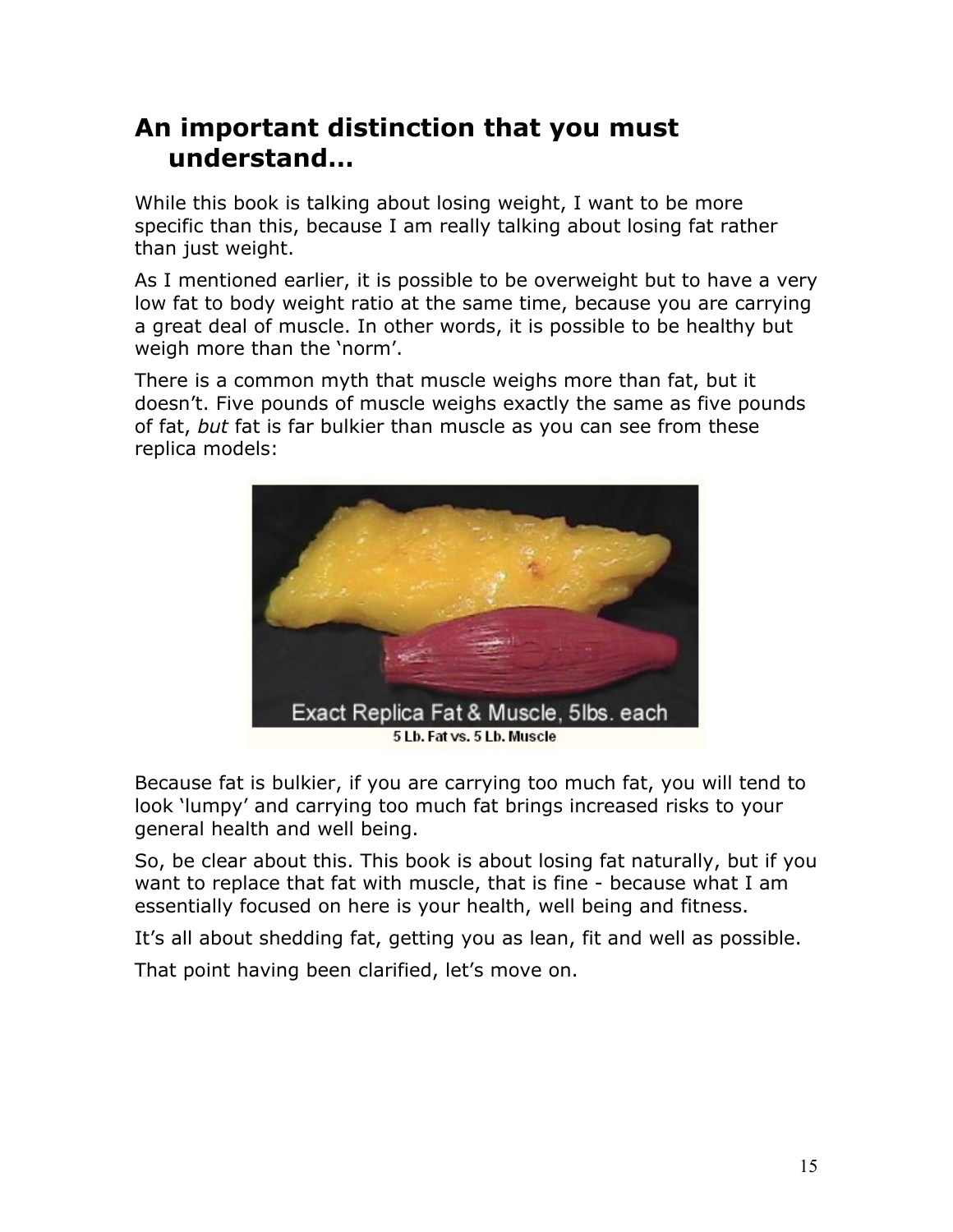## <span id="page-15-0"></span>**Your starting point…**

Part of our natural, basic human makeup means that we tend to store fat. In fact, this is something that has been with us for many thousands of years as it was probably a survival mechanism to get over the times when our ancient forebears were short of food.

Given that it is only in recent times that food has become so abundantly plentiful (at least for those of us who live in the West), we have never really lost the capacity for storing unused energy as body fat.

It is a little like animals that hibernate for the winter. They build up a huge store of unused energy during the summer that is sufficient to keep their inactive body 'ticking over' during the winter months when they are hibernating.

You cannot change, nor can you ignore, thousands of years of evolution. The fact is, modern Western man (and woman) has no real need to store unused energy in the way that our prehistoric forebears did, but you are going to continue doing so despite this.

So, if you are taking on too much energy, you are going to get fat, there is no avoiding this. You therefore need to know an awful lot more about why it happens if you want to tackle your problem entirely naturally.

The first thing that you need to understand about losing weight is that almost everything you eat and drink contains calories. The only exception to this rule in terms of naturally occurring substances is water (more about water later).

Other than that, everything you consume contains calories, and it doesn't really matter a great deal how these calories are taken. This is one of the reasons why there are so many virulent arguments between those who suggest that in order to lose weight, you need to cut down on carbohydrates and those who on the other hand suggest that fats are the real demon that needs to be banished from your diet, and why they are probably on the wrong track.

There is little quantifiable scientific proof that following one particular eating approach like this is likely to be more effective for losing weight than anything else. While it is not at all difficult to find seemingly qualified people like medical doctors who will tell you that one particular diet regime (e.g. a carbohydrate only diet) is going to help you lose weight more quickly than anything else, it is surely no coincidence that most of these 'objective' observers have some kind of vested interest in the product or proposal that they are supporting.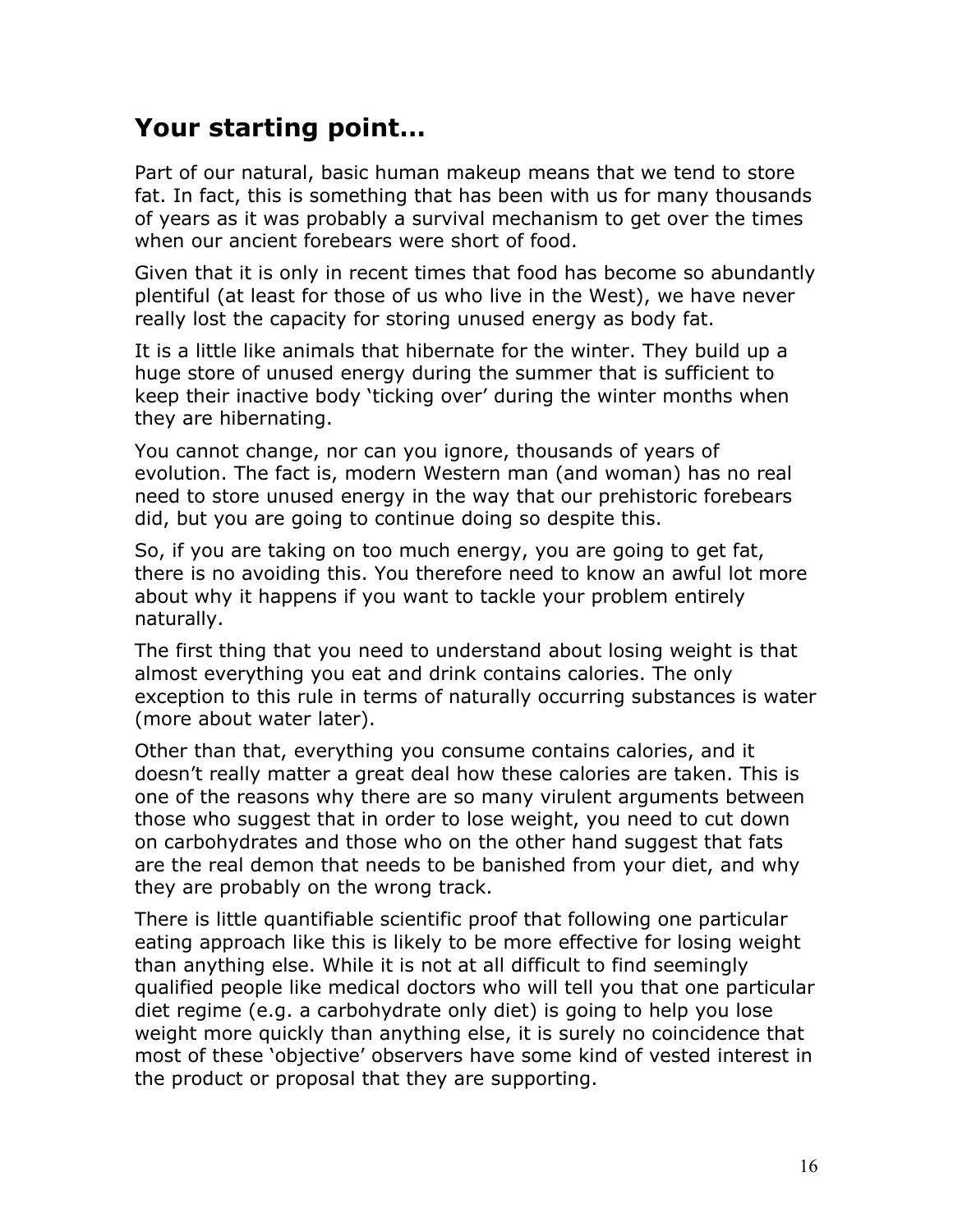The fact is, both carbohydrates and fats are processed by the body to produce energy, and so it follows that if you eat too many of either one or the other or even both, you are going to put more weight on.

According to [Dr. Kristine Clark](http://www.acfn.org/bios/bios-clark/) (Ph.D., R.D. & FACSM), who is the Director of Sports Nutrition for Penn State University's Athletics Department, one pound of stored fat in the body is equivalent to 3500 calories (which means that every kilo of stored fat is 7700 cal.).

It does not matter a great deal what kind of foodstuffs or drinks are being taken in to accumulate these extra pounds or kilos - for every excess pound of weight you are dragging around, you must take in 3500 calories less than you need to drop that pound.

However, there is one other thing to take into account, which does lend some credence to the people who suggest that taking in energy in 'form A' (e.g. fats) rather than in 'form B' (e.g. carbohydrates) makes you less fat.

This is the fact that our bodies have the ability to process some calories in one way while dealing with others in a completely different manner.

For example, almost despite what we are generally led to believe, our bodies do not necessarily extract all the goodness (vitamins, nutrients etc) or all of the calories from every single item of food we consume.

This happens because your body has its own metabolic rate, a speed at which it processes the food that you take in.

At the same time, while any foodstuff is still within your body, your body will keep extracting as many calories of energy from that food as possible. Consequently, it follows that anyone whose system passes the food through very quickly is going to draw less calories from their food than would someone whose system is more lethargic.

It is probably no great secret that the modern Western diet is far too rich in processed, refined foods and far too light on raw, nutrient packed foodstuffs. We probably all understand that processed foods (burgers, hot dogs, pizzas etc) are likely to make you fatter than raw unprocessed foods, but one of the reasons why this happens is probably not widely understood.

Partially because these foodstuffs are very rich in fats and sugar, our system is simply not very good at processing them. Consequently, they can hang around in your body for two or three days, and while they are still being slowly digested in this way, your body is still leeching every available calorie from them.

Raw foodstuffs on the other hand tend to 'hang around' for only a few hours and therefore, even if they were 'calorie rich' (which most raw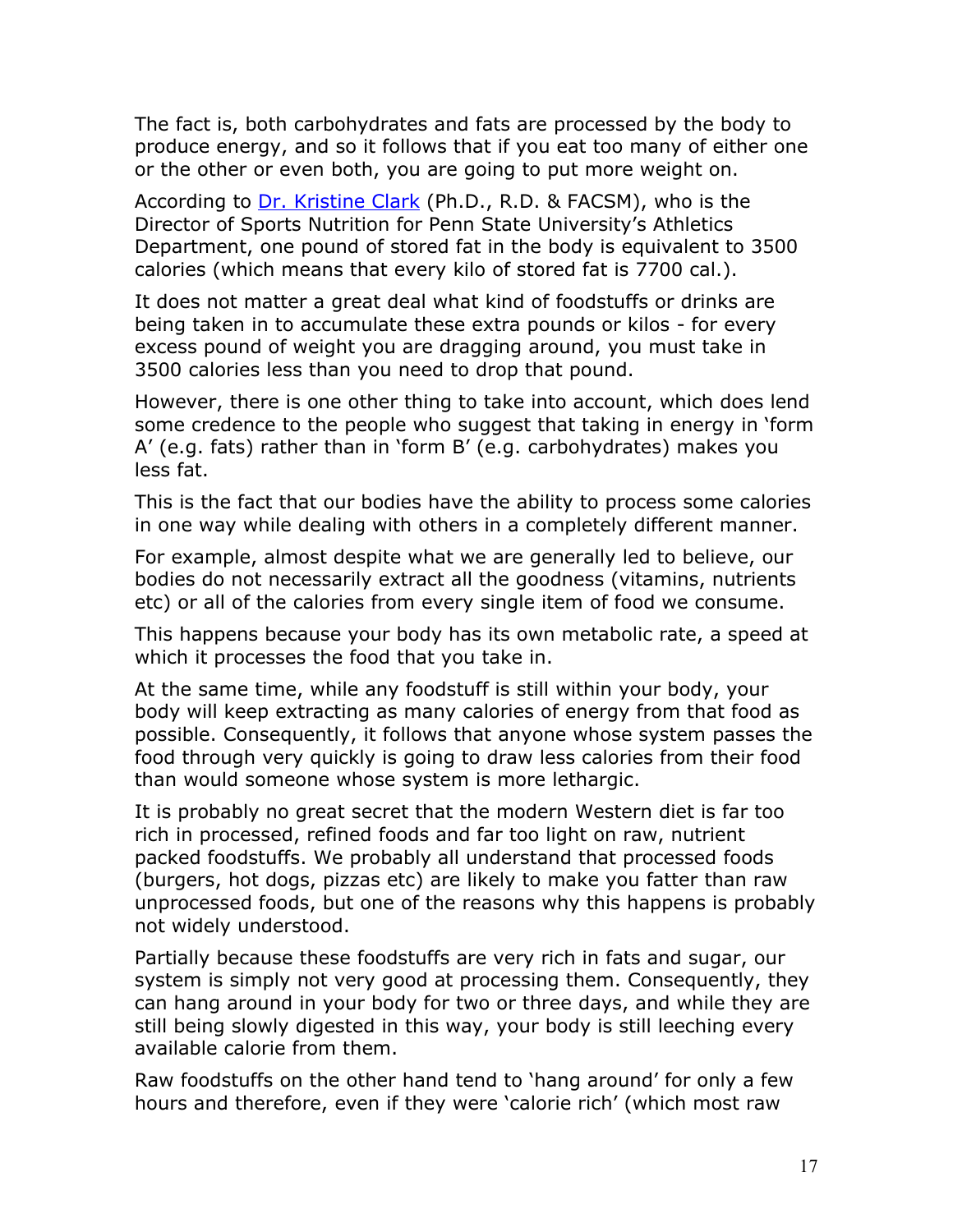foods are not), your body simply does not get the chance to extract those calories.

When you think about it in these terms, it probably makes a great deal of sense. After all, you have spent years listening to people who have told you how good raw and unprocessed foods were for your digestive system. Plus, there have probably been times when the speed at which you have had to visit the bathroom has provided ample testament to the fact that raw foods 'keep you going'!

Now you understand why, and you can probably understand why processed or refined foods are likely to help pile the weight on as well. You'll learn more about this concept later.

In contrast, there are other foodstuffs like the [essential fatty acids](http://en.wikipedia.org/wiki/Essential_fatty_acids) (the Omega-3 and Omega-6 families) that are never likely to add a great deal of fat to your frame no matter how much of them you eat because their primary function is to help with the repair of bodily cells as well as helping to keep many essential metabolic processes functioning correctly.

So, refined foods are likely to add more weight than are natural raw foods even if they have no difference in terms of total calorific value.

You now know what you have to do to start shifting your unwanted flesh – you have to drop around 3500 calories to get rid of one pound of weight or 7700 calories for every kilo.

Here is a final thing to consider before moving on, one very important thing that you must do before embarking on your fat loss program.

It is extremely important that when you initially start your weight loss regime – hopefully immediately after reading this book – you have a final target weight as an objective.

If you do not have a final objective in mind when you start, it is going to be almost impossible for you to ever feel satisfied with the weight that you have lost and the shape you are in.

It can be extremely tempting to just keep losing weight for the sake of it and that is not the way to good health, fitness and general well-being. On the contrary, it is the way to acquiring **anorexia**, and while I have no doubt that anyone who is seriously overweight or obese might like to believe that they would welcome being anorexic, it is definitely not something you should want.

Without a final target weight in mind, it is far too easy to become obsessed with losing just a pound or two more until one day someone points out to you that you are already way too thin, by which time it is likely that anorexia is already a problem.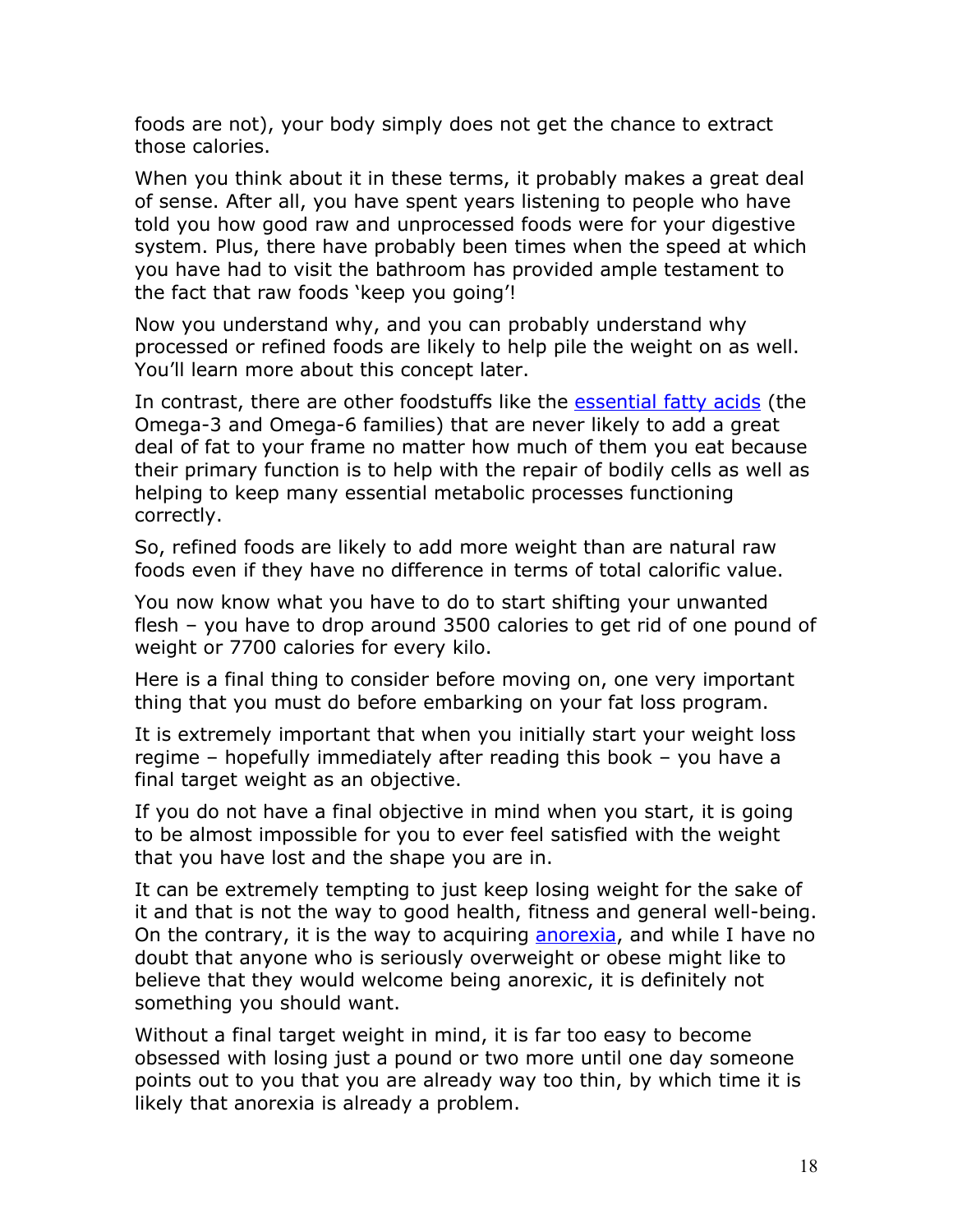I know that you are probably reading these words thinking 'that could never happen to me' but that is what every anorexic person thinks.

So, taking account of your build, bone structure and musculature, try to establish a 'good weight' (note, not an 'ideal' weight – it does not exist) for someone of your build using a weight table such as [this](http://www.healthchecksystems.com/heightweightchart.htm) or a downloadable, printable chart like [this one,](http://www.vertex42.com/ExcelTemplates/ideal-weight-chart.html) and make that your target.

Having done so, stick to that target so that once you get there, you alter your weight loss diet and exercise regime to one that is designed to maintain weight rather than lose it.

Okay, with that note of caution out of the way, let's start to consider what you can do to get rid of those extra pounds.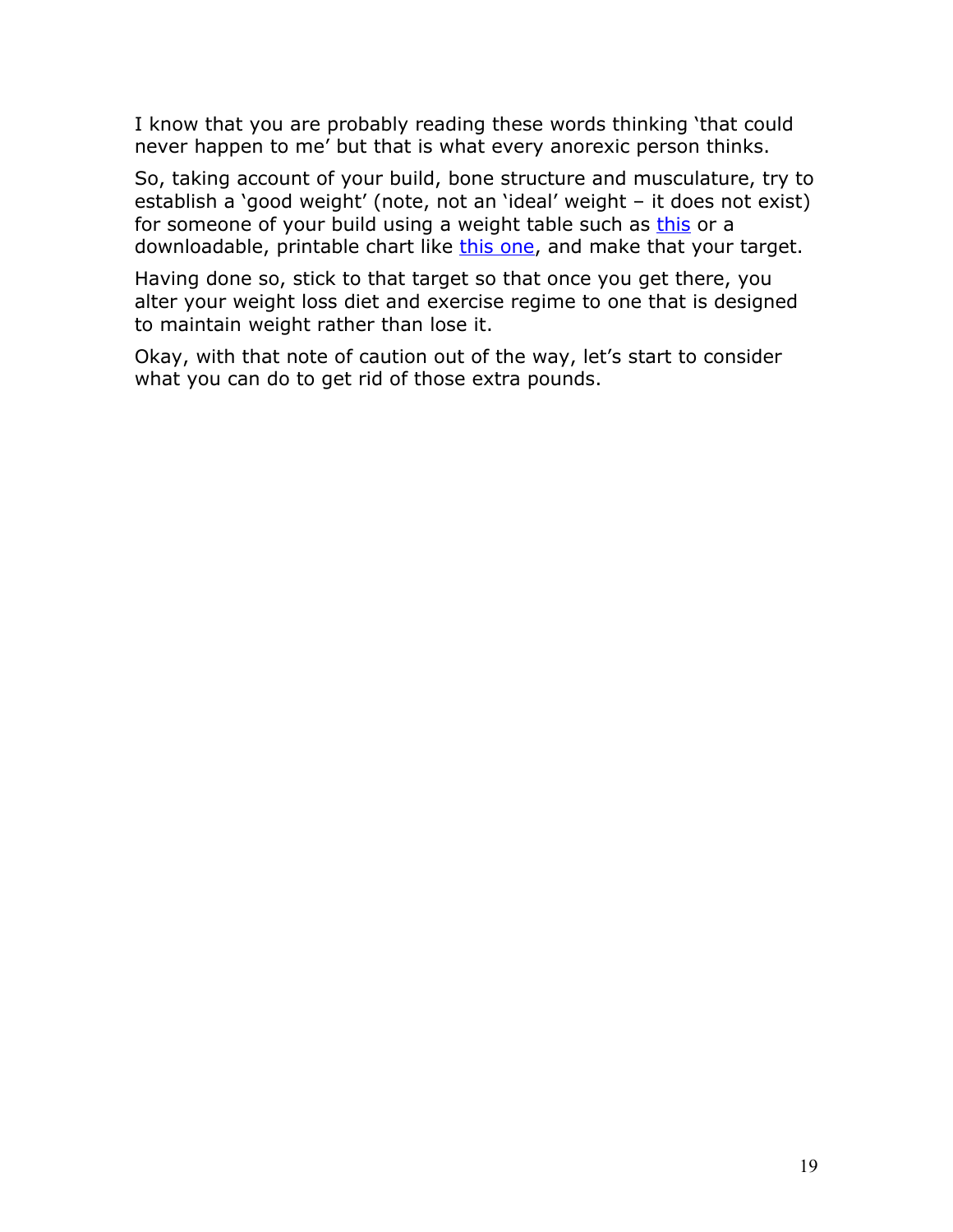## <span id="page-19-0"></span>**The answer is really very simple…**

You pile on the poundage because you are taking in energy that you are not using.

There are two things that you can do to start shedding the fat pounds, two things that can be done in isolation but which work far better if done together.

One is to increase the amount of calories that you burn every day through a program of sensible exercise.

The second is to reduce the calories that you take in, so that instead of eating more calories than you need every day, you are eating fewer.

As suggested, these could be considered an 'either/or' choice, but I would strongly suggest that you should think about both at the same time, because doing so cannot fail to accelerate the speed at which you will shed the extra pounds.

We will begin by looking at the benefits of exercise.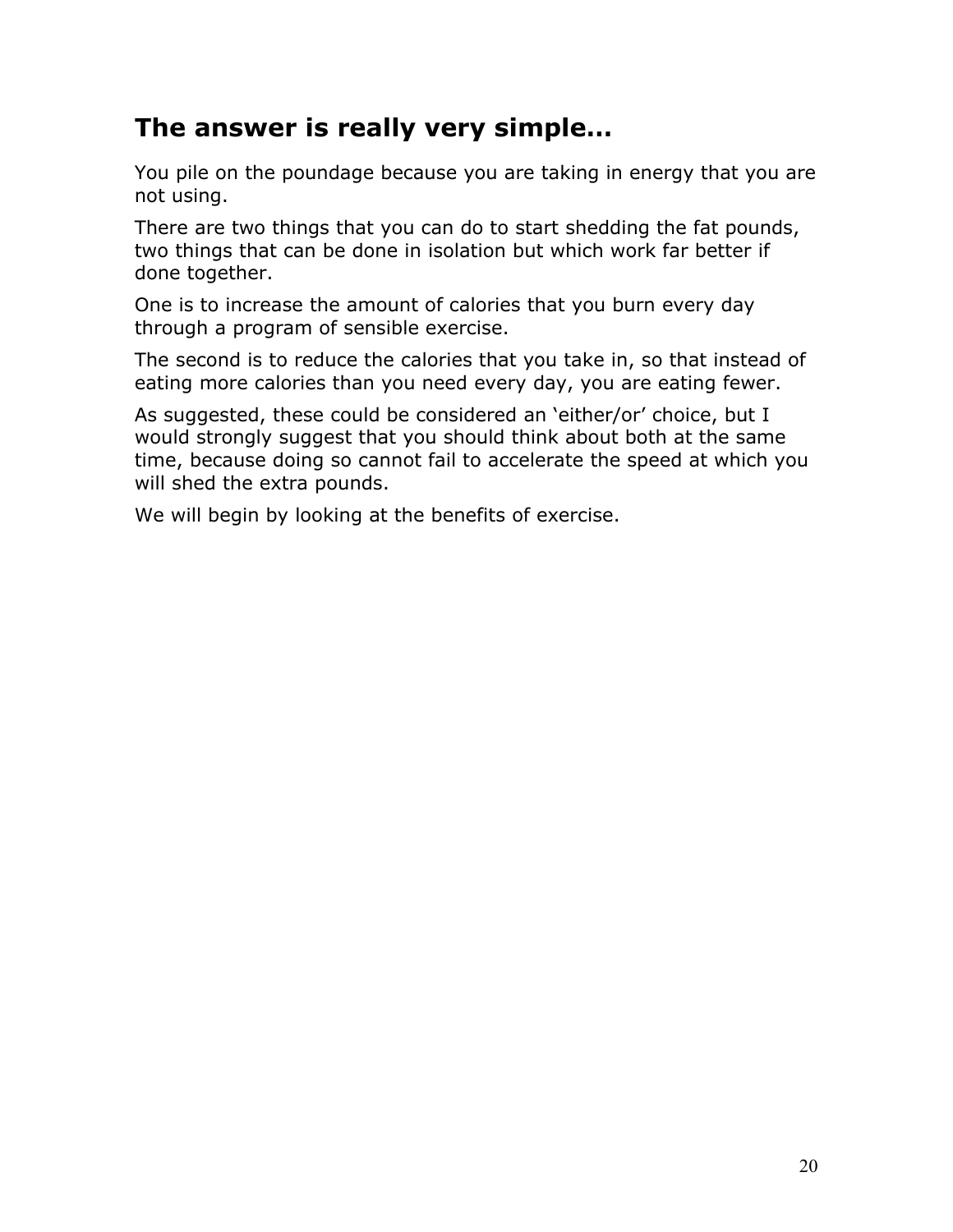#### <span id="page-20-2"></span>**How exercise helps to accelerate weight loss…**

#### <span id="page-20-1"></span>**Why exercise helps weight loss in more ways than one**

The benefit of exercise is that while you are exercising, you will be burning additional calories over and above those that you have been using previously.

Consequently, exercise will help to get rid of the additional weight you are carrying. If regular exercise and you have become strangers in the recent past, it is time to start getting yourself reacquainted with doing some exercise.

However, it goes much further than actually burning off more calories when you are participating in exercise, because activity helps to speed up your metabolism as well.

In essence, once you start a program of regular exercise, your body might actually burn more calories even when at rest, so that there will be an all-round improvement in the speed at which you are using up the calories. In fact, this improvement can go as far as burning off more calories when you sleep, because although your body is at rest, the 'speed up' effect in your metabolism is a 24/7 thing.

However, it is generally believed that anaerobic exercise is far more effective for burning fat when you are at rest than is aerobic exercise. I will expand on the differences below.

#### <span id="page-20-0"></span>**What kind of exercise is best?**

There is no one answer to the question of what kind of exercise is best, because to a large extent it will depend on what you want to achieve while getting rid of the surplus poundage.

For example, while most overweight people are likely to be primarily interested in getting rid of their surplus fat and not a great deal more, there will be some people who are equally interested in building their musculature.

For anyone that falls into this category, the exercises that you choose to do will be different from those that work best for people who are just trying to shed the extra pounds of fat. As an example, if you are trying to replace fat with muscle, then lifting weights is going to be more appropriate than would be swimming or running, although of course, all three forms of exercise would have significant benefits.

In essence therefore, you need to know what your primary target is before deciding what kind of exercise program is best for you.

There are essentially two different types of exercise, aerobic and anaerobic.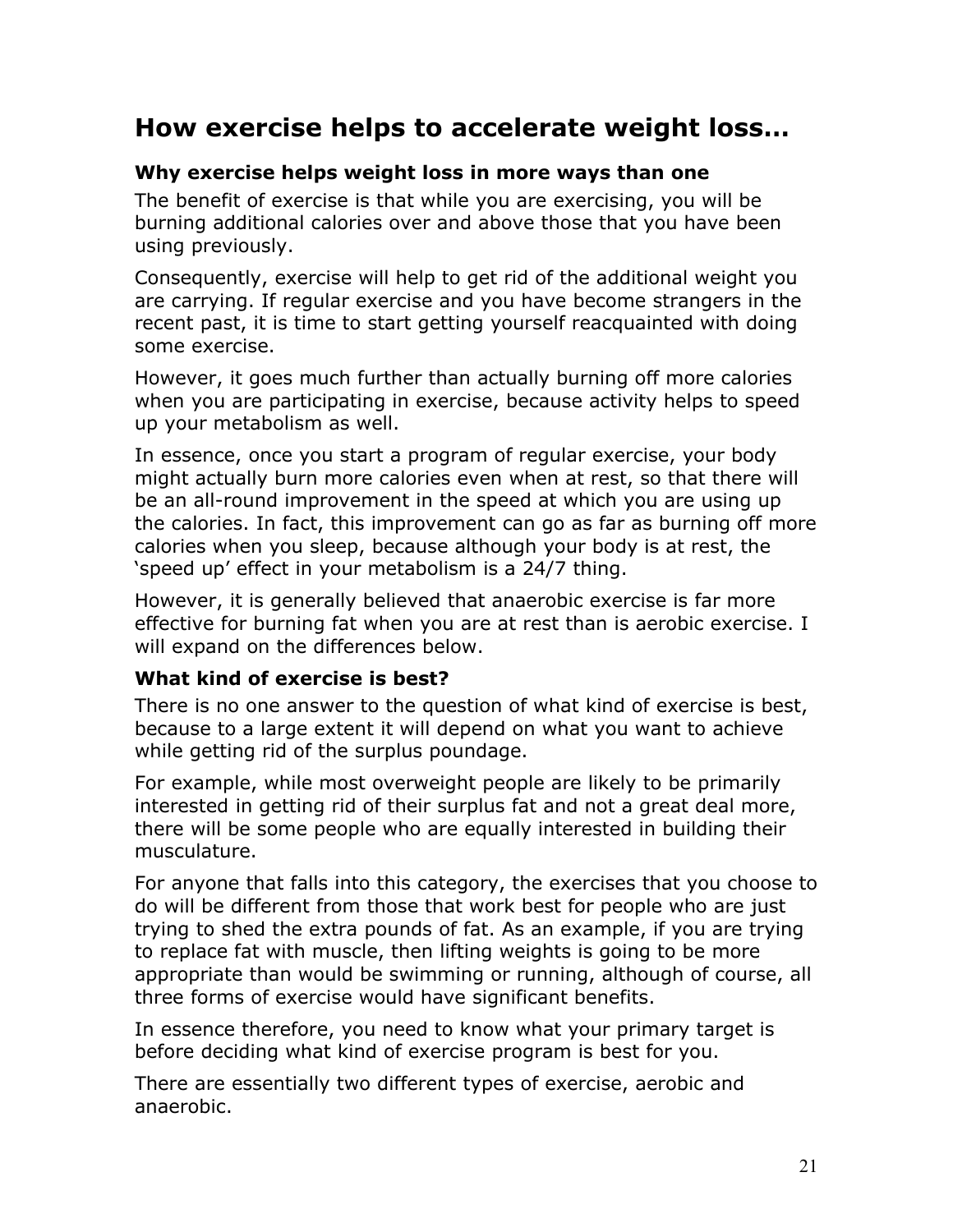Aerobic exercise is called this because it encompasses the exercises that make you 'out of breath', so that you begin breathing more deeply as a way of replacing the depleted levels of oxygen in your body and blood. Aerobic exercise works your lungs and speeds up your heart, and it is therefore generally better at burning fat than is anaerobic exercise. Aerobic exercise takes in such things as running or jogging, swimming, cycling and even walking.

Anaerobic exercise on the other hand is the opposite, the kind of exercise that does not get you out of breath or make you 'puff and pant'. Falling into this category would be the weightlifting. As previously suggested, anaerobic exercise does not burn off the fat as quickly as does aerobic, but it does have the benefit that it is more effective for speeding up your metabolism, leading to the effect of burning more calories even when at rest.

Aerobic exercise works as part of a fat burning weight loss plan, because your body normally turns to carbohydrates to provide the energy that you need. However, when exercising, your body starts to look to the stored fat to provide some of the necessary energy as well, hence the weight loss effect.

Anaerobic exercise on the other hand will generally be almost entirely fuelled by the carbohydrates in your body, and therefore the fat loss effect is far less noticeable. It does however have the advantage of speeding up your metabolism.

It is important to realize that there are situations where the two different forms of exercise tend to blur into one another. For example, if you start out walking slowly, then that is aerobic exercise, but if you start to push your speed until you reach jogging and then running pace, the expansion and contraction of your muscles means that you are also exercising anaerobically as well as aerobically.

There are a couple more factors to bear in mind.

Firstly, somewhat counter-intuitively, the heavier you are, the more calories you will burn. As you will see from the table in the next subsection, while a 120 pound person will burn fractionally over 9 cal per minute when jogging, a 180 pound person will use just short of 14 cal per minute doing exactly the same thing.

Secondly, even within a category of exercise, some forms of exercise are more effective for burning of fat than others. As an example, because of the effects of gravity, weight-bearing exercises such as jogging, running and walking are more effective for burning fat than would be non weight-bearing activities such as swimming or even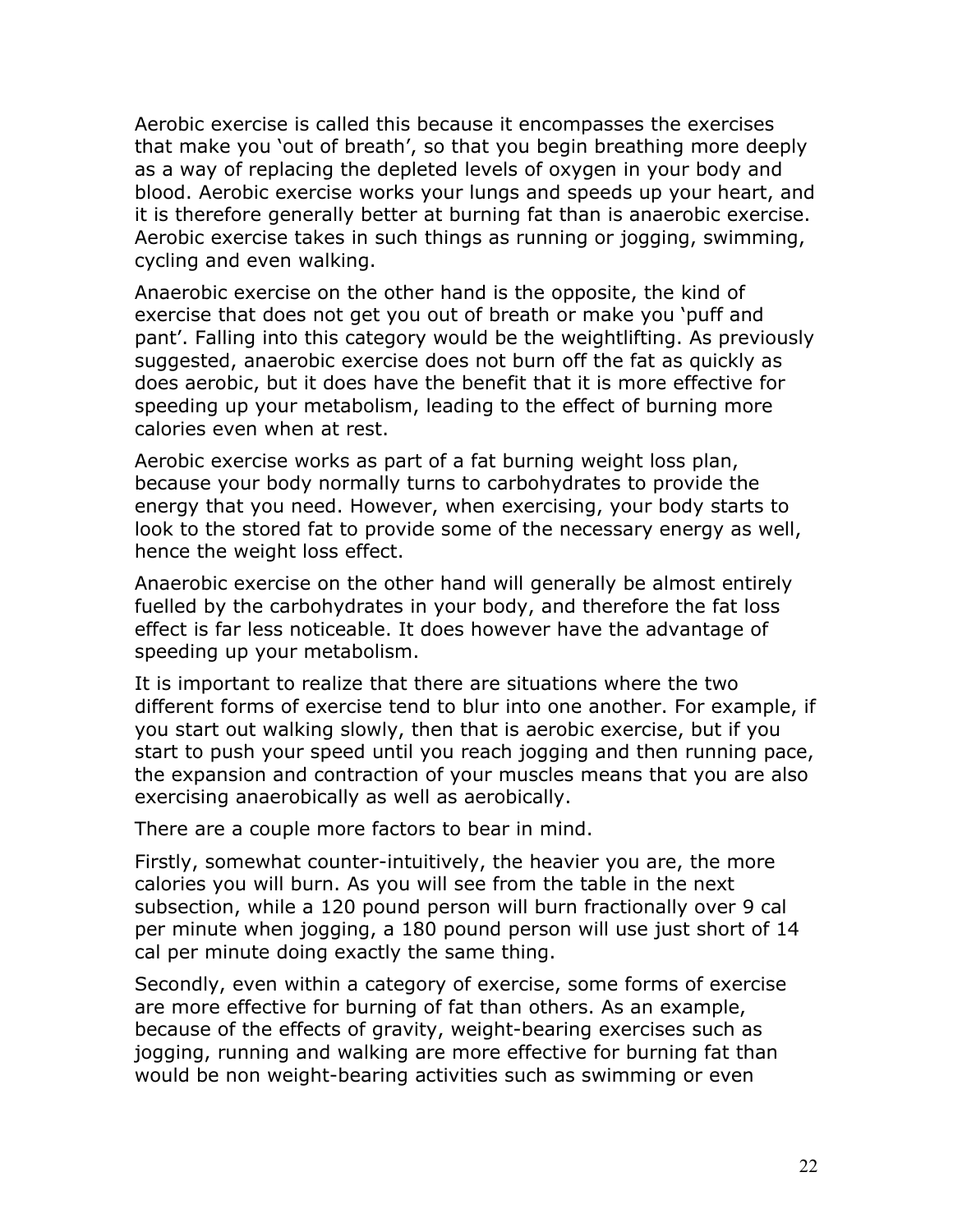cycling. In both of these cases, the effects of gravity have little or no influence on the amount of work you need to do.

#### <span id="page-22-0"></span>**No special equipment is needed, so no excuses…**

The following table of how many calories you burn per minute of exercise is taken from ACE Fitness Matters, Volume 1, Number 4, 1995:

| Activity & Calories/min            | 120 lbs | $140$ lbs | 160 lbs | 180 lbs |
|------------------------------------|---------|-----------|---------|---------|
| <b>Aerobics (Traditional)</b>      | 7.4     | 8.6       | 9.8     | 11.1    |
| Basketball                         | 7.5     | 8.8       | 10.0    | 11.3    |
| Bowling                            | 1.2     | 1.4       | 1.6     | 1.9     |
| Cycling (10 mph)                   | 5.5     | 6.4       | 7.3     | 8.2     |
| Golf (pull/carry clubs)            | 4.6     | 5.4       | 6.2     | 7.0     |
| Golf (power cart)                  | 2.1     | 2.5       | 2.8     | 3.2     |
| Hiking                             | 4.5     | 5.2       | 6.0     | 6.7     |
| Jogging                            | 9.3     | 10.8      | 12.4    | 13.9    |
| Running                            | 11.4    | 13.2      | 15.1    | 17.0    |
| <b>Sitting Quietly</b>             | 1.2     | 1.3       | 1.5     | 1.7     |
| Skating (ice and roller)           | 5.9     | 6.9       | 7.9     | 8.8     |
| Skiing (cross country)             | 7.5     | 8.8       | 10.0    | 11.3    |
| Skiing (downhill and water)        | 5.7     | 6.6       | 7.6     | 8.5     |
| Swimming (crawl and moderate pace) | 7.8     | 9.0       | 10.3    | 11.6    |
| Tennis                             | 6.0     | 6.9       | 7.9     | 8.9     |
| Walking                            | 6.5     | 7.6       | 8.7     | 9.7     |
| <b>Weight Training</b>             | 6.6     | 7.6       | 8.7     | 9.8     |

So, if you are going to exercise for 30 minutes, then you would take the figure from the table for whatever it is that you are planning to do, and multiply by 30 to calculate how many calories you will burn.

Note that according to the table, walking burns more calories than downhill skiing or cycling. Although most people would probably be surprised by this, it does emphasize that walking is an extremely effective form of exercise, which is good because it demonstrates that you do not need special equipment to begin an effective exercise program.

If you have not been doing any form of exercise recently, you should start slowly and build up gradually, but there is no reason and definitely no excuse for not starting to take exercise on a regular basis. If you're serious about losing the extra fat, half an hour or even an hour of walking every day should be a small price to pay.

You should also note that the calories burned during exercise shown in the previous table is a gross figure, and takes no account of the calories that you would have burned if you were doing something else.

For example, if you are a 180 pound person who is running and therefore burning 17 calories a minute, you would need to subtract the calories that you have been burning doing something else from this figure to arrive at any meaningful net total of *extra* calories burnt.

Even if the alternative activity is nothing more strenuous than sitting on the couch watching the TV, you're still burning 1.7 calories an hour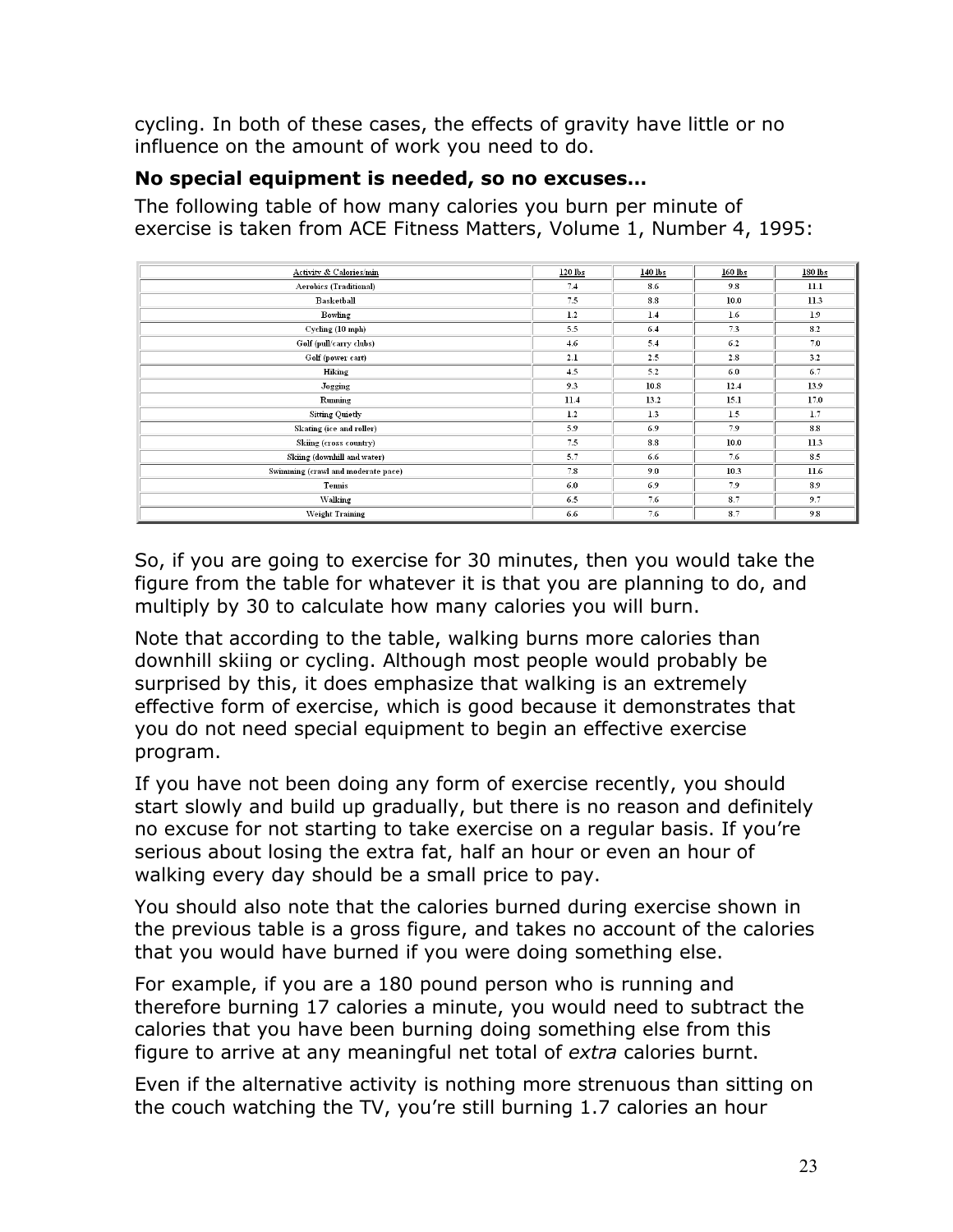according to the 'Sitting quietly' figure shown in the table. Thus, your net extra calorie burn is actually 15.3 calories a minute. I know that this might seem like a very small difference but it is important to understand that there is a difference between gross and net calories burned.

#### <span id="page-23-0"></span>**Other important exercise considerations…**

One thing that is often noticeable with people who have not been exercising on a regular basis, is that they are mechanically inefficient. Even with walking, if you have not been walking in any serious way in the recent past, the chances are that your walking 'style' and pattern is likely to be inefficient at first. Injuries and other physical damage are far more likely to happen in these early days, hence not trying to do too much, too soon.

Here is the most interesting thing about being mechanically inefficient in this way. Because you are expending energy on both the exercise that you are attempting to do *and* on making sure you do it properly, you will in fact burn more calories in these early days than you will later once you have acquired mechanical efficiency.

To get some idea of what I mean by mechanical efficiency, think of Olympic race walkers. Could you seriously consider walking 50 km at the speed that these people go at?

An Olympic 50 km race walking champion can do it because they are mechanically efficient. Despite the fact that they probably look slightly absurd to the untrained eye, with their hips swiveling, arms pumping and walking at a speed that falls marginally short of a jog, it's amazing to think that these people really do know what they are doing.

They do, because otherwise they would not be able to walk the distances they cover at the speeds that they achieve and maintain.

Now, I'm not suggesting that you adopt the walking style of an Olympic race walker, but you should appreciate that in the early days when you first start exercising, you are mechanically awkward. Consequently, you will burn more fat calories because you are fighting your inefficiency and exercising at the same time. It follows that the more you exercise the more efficient you will become and therefore the fewer calories you will burn.

I know that sounds a little unfair, but that is just the way it is.

In a similar way, you have already seen that the bigger you are, the more calories you are going to burn. It is therefore logical that as you lose the unwanted pounds and your weight starts to fall, you will again use fewer calories while exercising than you did at the beginning.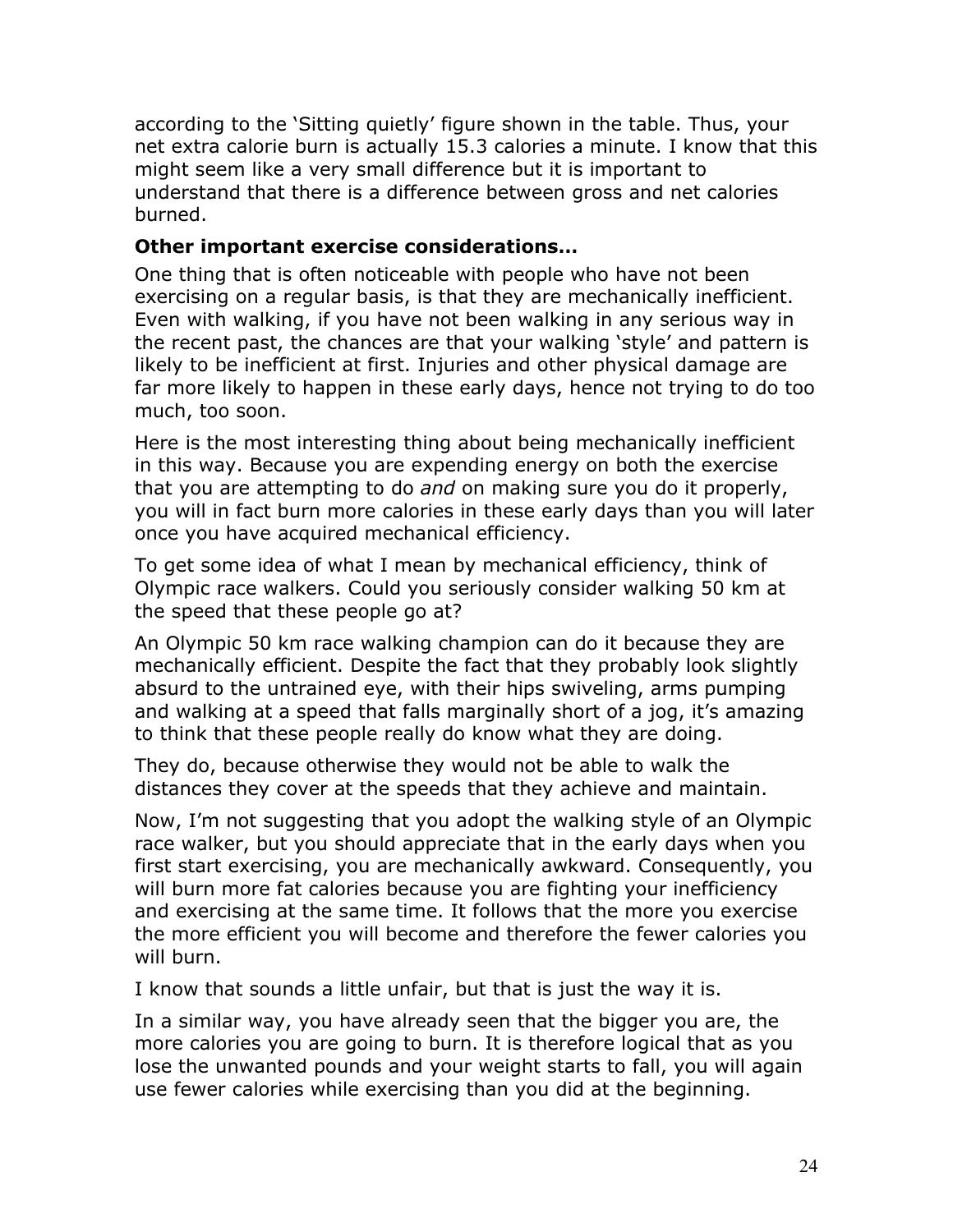There is nothing that you can do about this, because it is something that happens which is unavoidable.

Another aspect of adopting an exercise program for the first time is realizing that it makes a difference to your life in many ways. For example, if you spend an hour or two in the gym every day, it is logical that you will be fairly exhausted. It would be no surprise if you found that you needed an afternoon nap, something that you had previously never considered.

During the time that you are sleeping, you are burning off the minimum number of calories, so to a certain extent, this will offset the benefits of the rigorous exercise that you have just undertaken.

If you put yourself through such a strenuous, vigorous exercise regime, it will probably increase your appetite too. It is not unknown for people who decide to exercise so vigorously to put on weight rather than lose it, because they are building muscle mass at the same time as eating far more than they were previously.

#### <span id="page-24-0"></span>**Keep a journal…**

As soon as you start your fat weight loss program, the first thing that you must do is start a journal.

In this journal, record all of the exercise that you do, noting the type of exercise you have been doing, how long you are doing it for and the intensity of your activity.

For example, you can walk extremely slowly or you can walk at the speed of an Olympic race walker and there is going to be a significant difference between the calories you would burn off in these two alternative scenarios, so having a record of activity intensity is essential.

Remember that when you first exercising again, you are mechanically inefficient and heavy, and that the number of calories you're burning off is therefore larger.

On the other hand, as you become more used to regular exercise, you should be able to 'up' the intensity level so that you burn off the same number of calories as you did in the early days, or perhaps even more.

Don't forget to take this into account, and factor this in when you try to calculate a 'net calories burned' figure for recording in your journal.

You need to keep a constant record of your (declining) weight in this journal, plus a complete record of everything you eat and drink.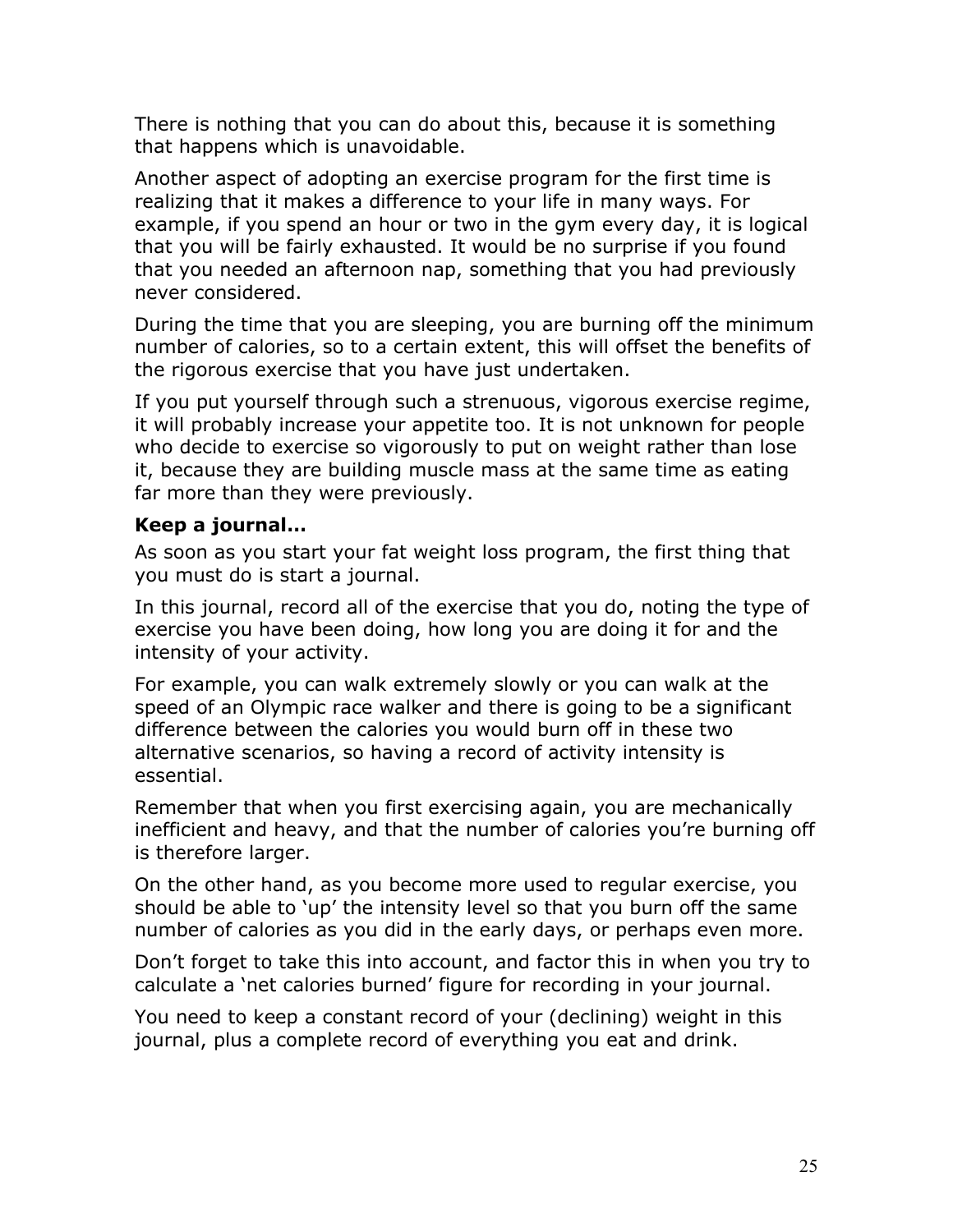This journal will become your 'fat loss bible' over the coming weeks, and you should not underestimate the importance of keeping a journal of this nature because it can serve many positive purposes.

Firstly, there will be times when you will be tempted to skip an exercise session or tuck into a large bowl of ice cream with chocolate sauce. One quick glance at your journal should dissuade you from this (at least most of the time anyway!).

Secondly, I have no doubt that by following a regular program of exercise combined with eating and drinking in the way I recommend later in this manual, your weight will fall and you will become both slimmer and fitter.

When you are trying to lose weight, there is nothing more encouraging or inspiring than to see actual written proof that what you're trying to achieve is working, and do not forget the point I raised earlier about having a final target weight and sticking to it.

You should not realistically expect to see a massive weight loss every day unless you start off from being very obese indeed.

For this reason, I would not recommend that you take a note of your weight every day, but perhaps do so once or twice a week.

In this way, the weight loss becomes far more apparent, which is much more encouraging and far more likely to keep you going when temptation strikes from time to time (as it inevitably will).

#### <span id="page-25-0"></span>**But I don't have time for exercise…**

Hogwash!

I understand that you are probably very busy every day of your life, but the fact is, everyone can make time for exercise if they apply some creative thinking and have enough determination to push through with what needs to be done.

For example, if you take the train, subway or bus to the office or factory every day, get off to three stops early and walk the rest of the way. It might add 10 minutes to your trip, but it will also provide the exercise that you must do if you are serious about shedding the fat.

In a similar way, if you use your own car to get to work, park it further away from the office if possible, and walk the rest of the way. If not, park on a lower level of the car park than you normally use, but use the stairs to get up to the floor you work on, rather than the elevator.

In fact, use the stairs whenever you can, because according to [one](http://www.vertex42.com/ExcelTemplates/ideal-weight-chart.html) [sports nutrition expert,](http://www.vertex42.com/ExcelTemplates/ideal-weight-chart.html) a person weighing 150 pounds will burn 12.5 calories per minute climbing stairs. If you work in an office block, use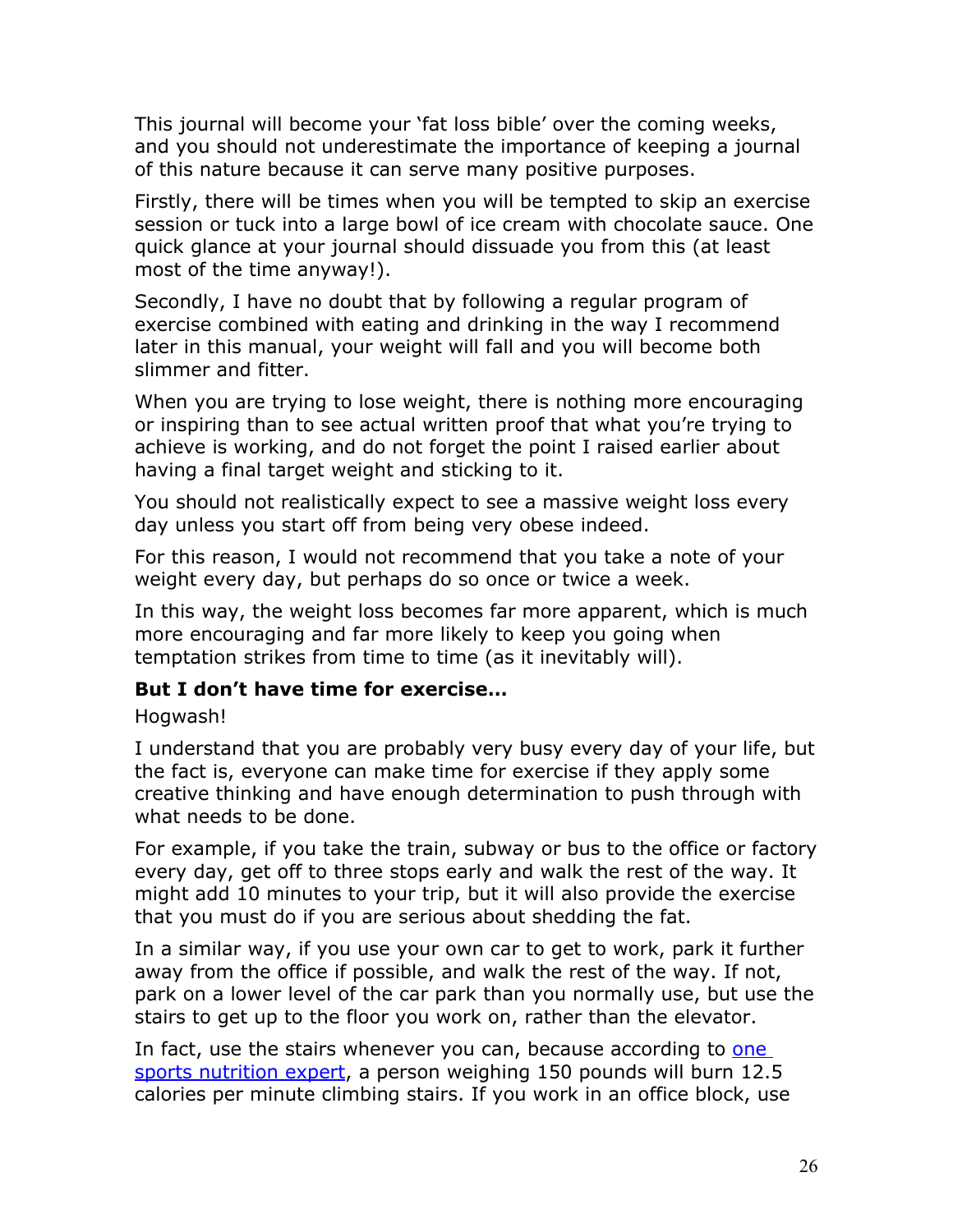your break time or 15 minutes of your lunch to do some serious step climbing, and you will be making a significant impression on the 3500 calories that you have to burn to get rid of one pound of fat.

Perhaps you are a person who is extremely busy at work and equally busy at home with the family? You may even be a housewife or househusband, but there is still no excuse not to exercise.

For example, why not create a program of enjoyable exercise that the whole family can indulge in? Walking around the park, cycling or swimming together are all excellent exercise options and something that everyone can enjoy together. And, if you have children who are not yet able to swim, there is no better time to start teaching them than right now because swimming is a skill that could save their life one day.

Here's another thought.

Even everyday 'around the house' activities burn off the calories with washing the car, vacuuming the house, or digging the garden, all representing a form of activity and exercise.

So, if you usually take the car to a drive-through car wash every week, save yourself some money and get a workout every weekend by washing the car yourself.

If you vacuum the house or apartment once or twice a week, double the times that you do it. Not only will this make sure that you keep the house that much cleaner, which itself can have health benefits – cleaner air with less floating dust that can cause allergies – it will double the number of calories you burn doing basic housework as well.

If you have a garden, it could always be made to look neater and tidier couldn't it?

Once again, if you only 'do' the garden once a month, double up and double up the number of fat calories you are burning off at the same time.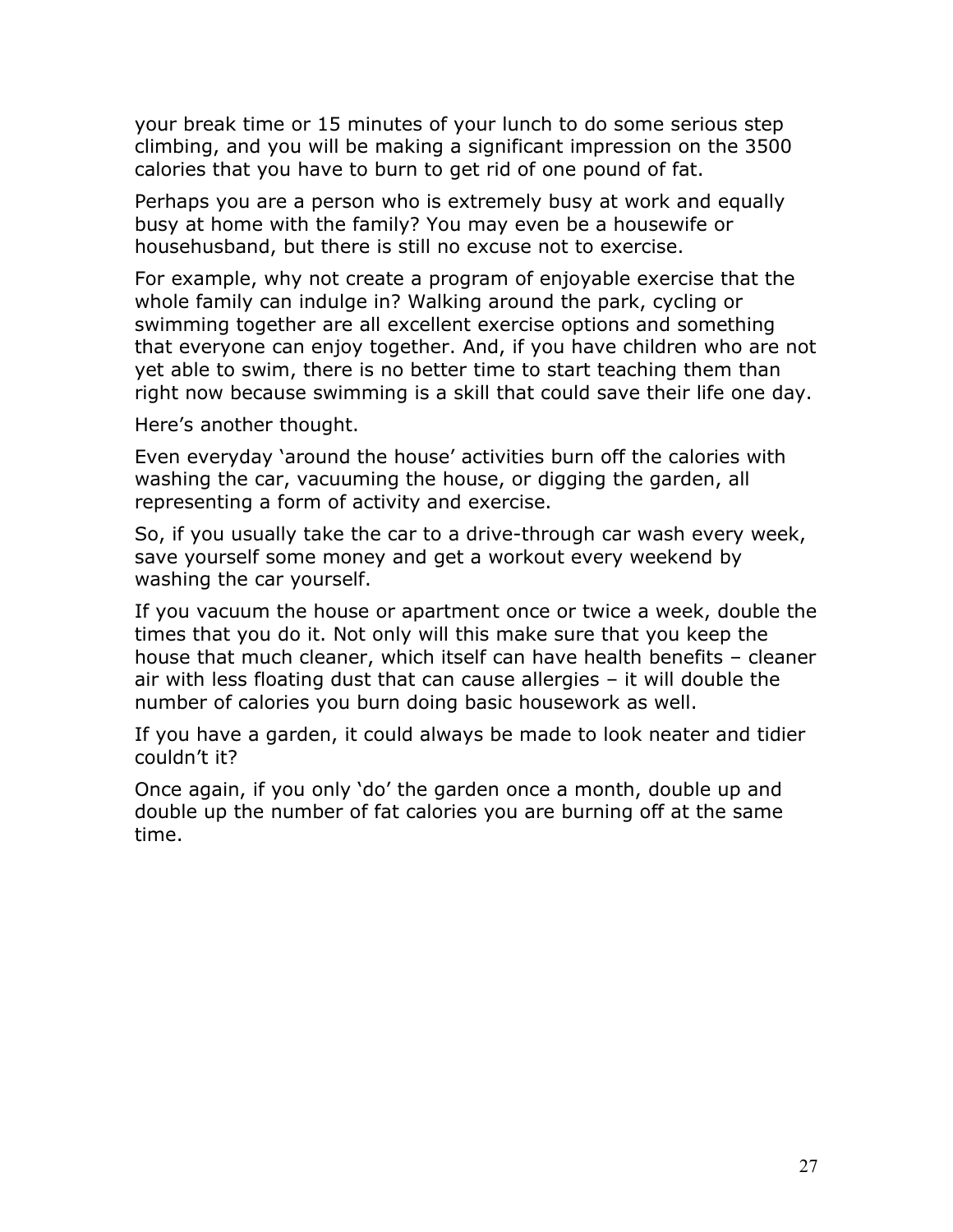#### <span id="page-27-1"></span>**You are what you eat and drink**

#### <span id="page-27-0"></span>**Water is the essence of life**

Water is the very essence of life.

You can live for a long time without food (protest hunger strikers have survived for over 10 weeks without anything to eat), but no-one can survive more than a few days without water.

Water serves many purposes for us. Your body uses water for moving the necessary nutrients to the places in your body that need them, and removes waste material from your body as well. It also helps the various organs in your body communicate with one another by providing a medium through which they can send electrical impulses to one another.

Here's a very important fact. A 5% reduction in bodily hydration will equate to a 20% fall in usable energy levels, which if you are exercising is a very serious consideration!

Water has zero calories, and as long as the water that you are drinking is alkaline water, it helps to offset the natural acidity of your body too.

The final factor about water is that when you drink it, it fills you up. This might sound simplistic, but you should pay a great deal of attention to this because when your stomach feels full, you don't want to eat.

Consequently, drinking plenty of water will naturally reduce the amount of food that you think you have to eat to overcome the feelings of hunger that you believe you are suffering.

You often see it quoted that you should drink eight glasses of water a day, but while this is a very reasonable starting point, the amount that you should drink as an individual depends upon your own metabolism.

Nevertheless, eight glasses of water a day would equate to somewhere around 3 to 4 liters, which is certainly a reasonable level of water to drink as a starting point, but if you want to drink more than this, then go for it – unless you drink the equivalent of a tanker truck of water, no harm will come of it, and it will add no calories.

Also, you have to be aware that your body often confuses hunger and thirst, because in both cases, your metabolism is calling out for something to fill an empty space in your stomach.

Hence, when you are on a diet, try drinking water every time you believe that you are hungry. Give it 15 minutes to see if the feeling of hunger persists, because the majority of the time, it won't, so water helps you to avoid taking in more calories than you need.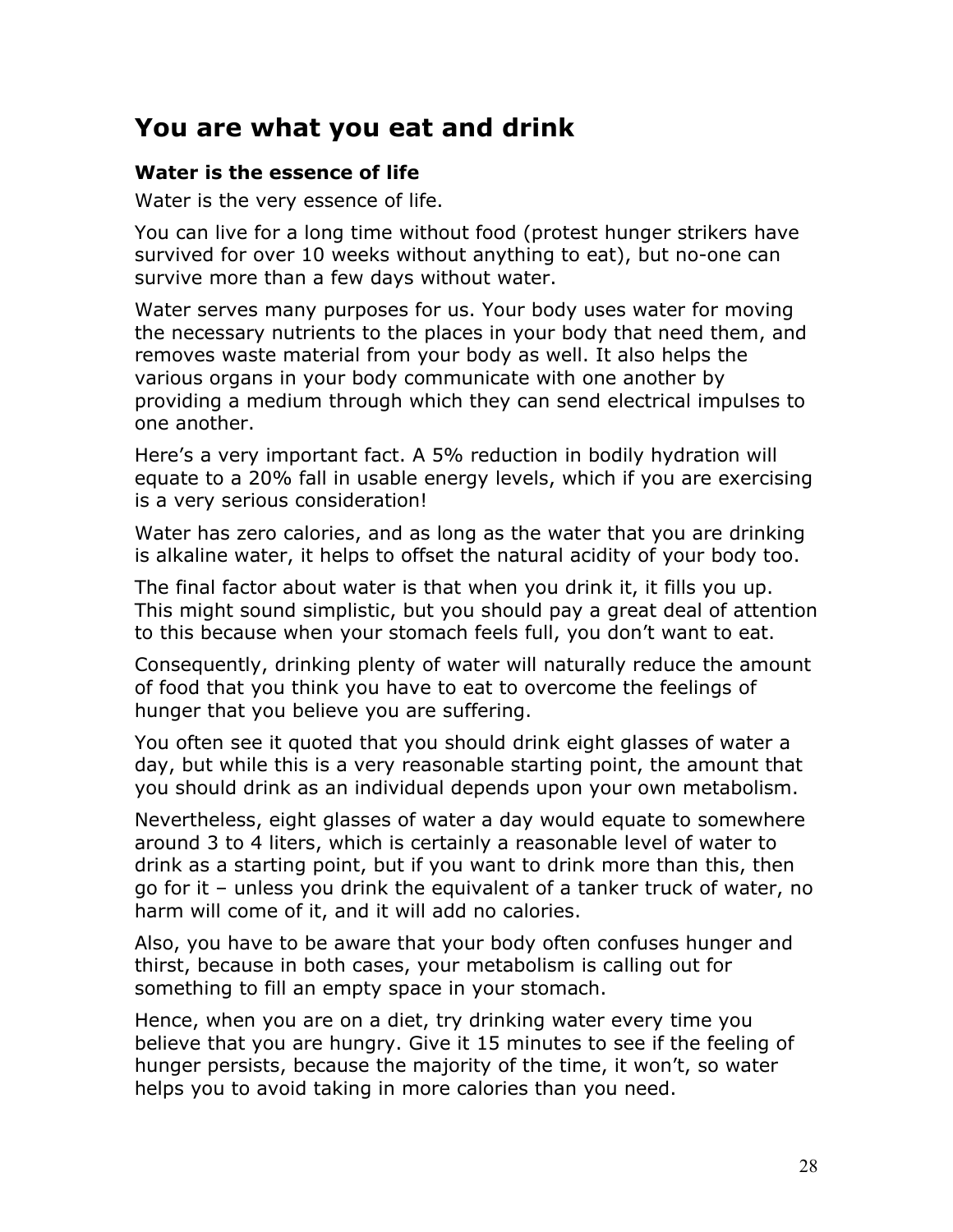Before you sit down for a meal – indeed, if you're cooking at home, before you even start preparing or cooking the meal – drink at least one large glass of water, possibly two, depending on how long the preparation and cooking process takes. Once again, this will reduce the empty space in your stomach, make you feel less hungry and get rid of the temptation to nibble as you're going along or to try the food on numerous occasions during the cooking process.

For the same reason, drink at least two glasses of water when you first get out of bed in the morning. For most people, the time between dinner in the evening and breakfast is their longest period without food, so it is natural that you might feel especially hungry in the morning.

A couple of glasses of water will suppress your desire to eat and reduce the amount of food you are going to consume for breakfast.

Water is the most important fluid you can take in, and you should therefore try to replace as many as possible of the other drinks that you might take, with water. However, it is inevitable that there are times when you want to drink something other than water, in which case all you need to do is to seek some kind of sensible balance.

For example, if you drink ordinary tea or coffee, both contain caffeine which is a known diuretic. Consequently, for every cup of tea or coffee you drink, you should drink at least two glasses of water to replace lost fluids.

Similarly, some medicines and herbs also have diuretic qualities, so you need to drink sufficient water to replace those lost fluids.

Water helps to clean out your body and fill your stomach at the same time. Add this to the fact that it has absolutely no calories whatsoever, and you can understand why water should form an essential part of any sensibly planned natural weight loss program.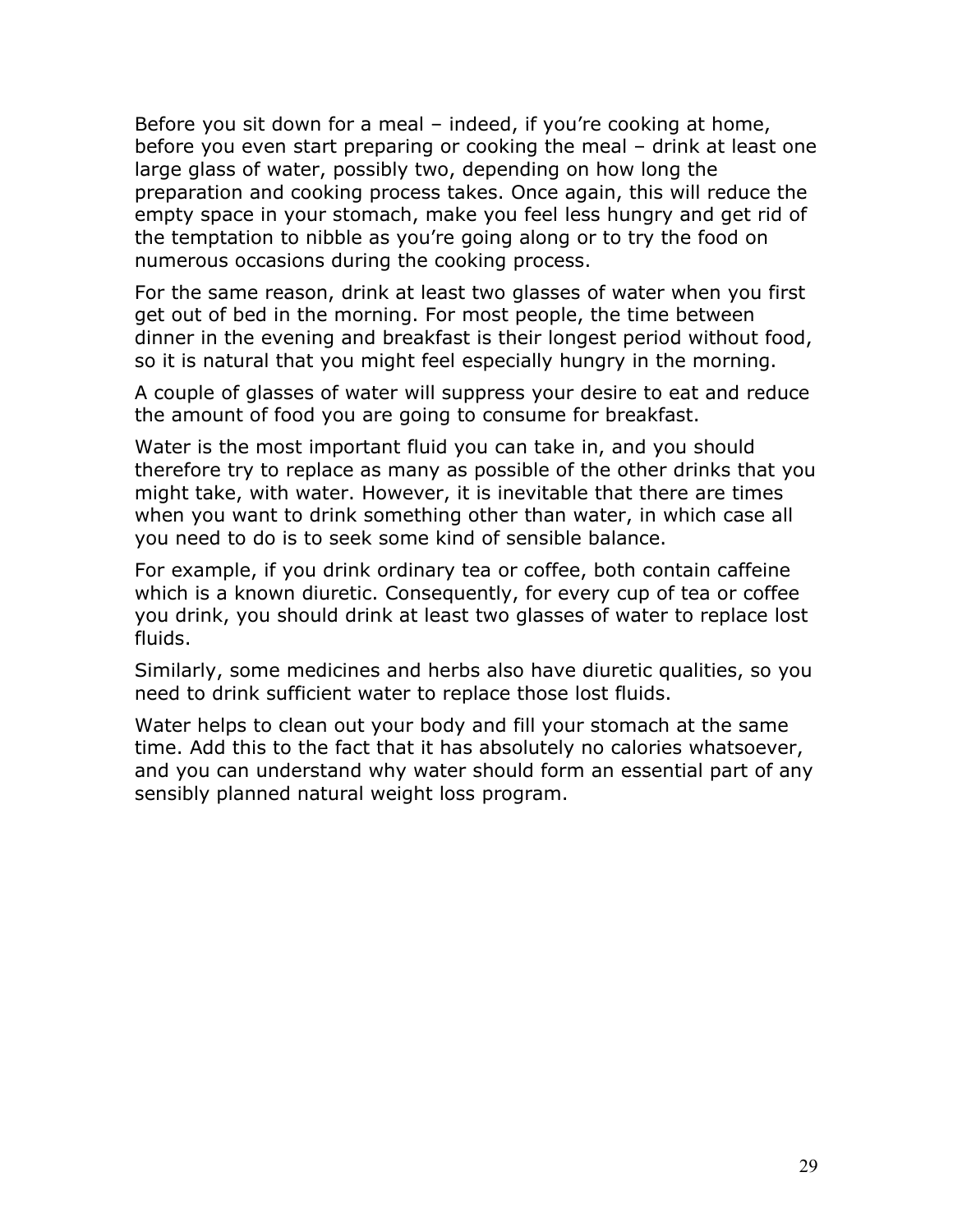#### <span id="page-29-0"></span>**Balance and your digestive system…**

Earlier in this manual, I suggested that your system processes raw foods considerably more quickly than it processes refined, fast foods, and that while any foodstuff is still in your digestive system, your body will continue to pull as many calories from it as possible.

Consuming raw foods is one way of helping your digestive system to become more efficient, but there are many other things that you can do that will provide additional help.

The fact is, digestion is the most energy consuming activity that your body ever has to undertake, so the more you can help your digestive system to become more efficient, the healthier you will become.

The basic digestion process is designed to break foodstuffs down into their constituent materials before using each of those constituents as necessary. For example, every single morsel of food that reaches your stomach will be broken down into minerals, vitamins, calorific energy and so on.

However, not every foodstuff is digested in the same way, with some foods (e.g. those that are rich in protein) being broken down by acids, whereas others (e.g. carbohydrates) needing alkalis to prompt digestion.

Consequently, if you mix proteins and carbohydrates in the same meal, you have a situation where your body is completely confused! On the one hand, you are producing acids to digest one particular foodstuff, and at exactly the same time, you are producing alkalis to digest something else, and the two substances cancel each other out.

The net result is that nothing gets digested, and at some point, your bodily system simply gives up.

Instead of eating protein and carbohydrate rich foodstuffs in the same meal, eat them at different times in different meals.

Also, because vegetables can be digested by either acids or alkalis, 'bulk up' each meal with vegetables, as detailed in the next chapter.

With these steps, you will help your digestive system to become more effective, and we have already seen that the less time food spends in your digestive tract, the fewer calories come from it and therefore the less fat you will accumulate.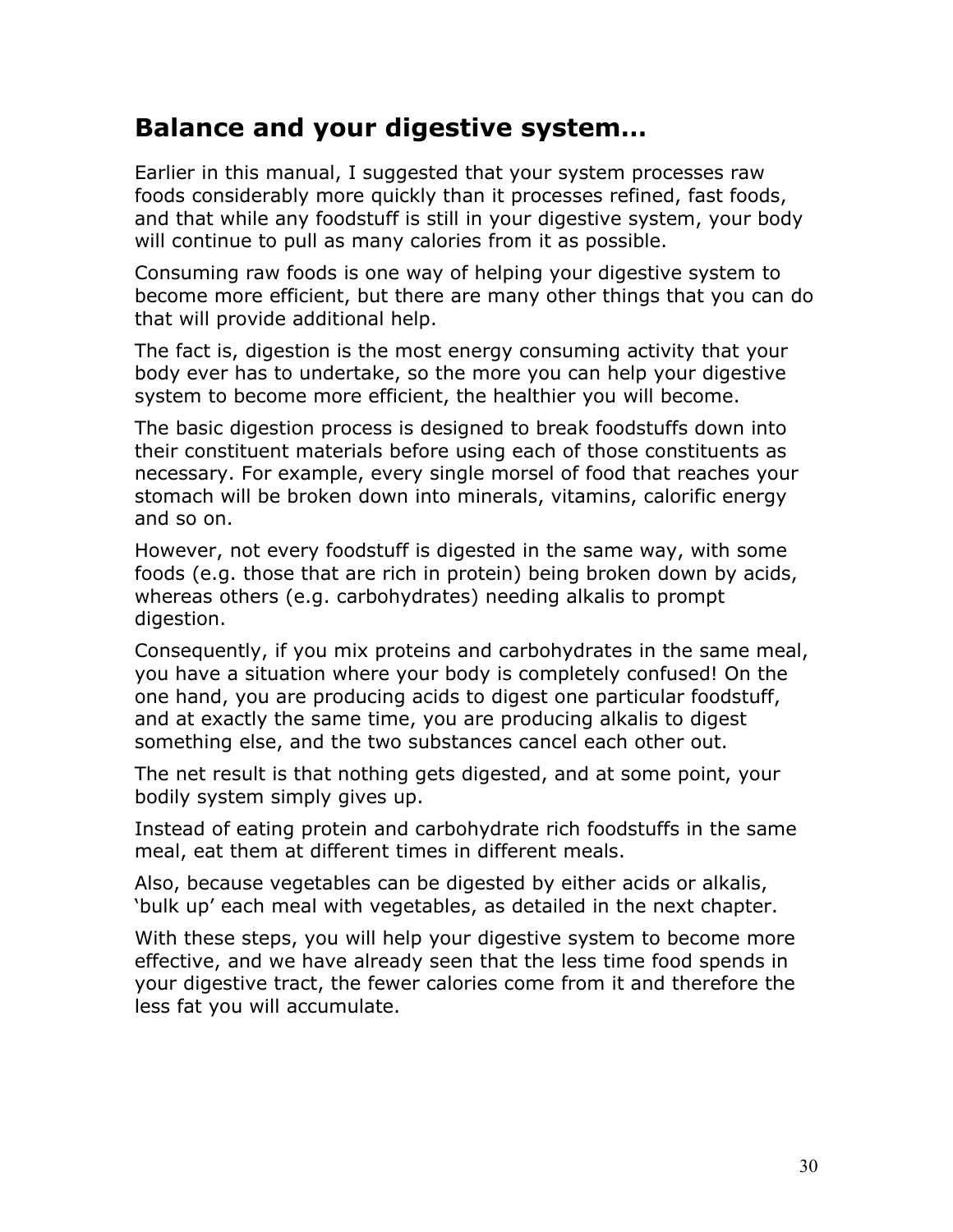#### <span id="page-30-0"></span>**The importance of vegetables**

It's an unfortunate fact that the majority of us have a very dim (and unhealthy) view of vegetables, which is a shame because if you are trying to lose weight by shedding fat, the more vegetables you can include in your diet, the more effective you will be.

The fact is that vegetables are very high in nutrients and minerals, whereas they are very light in saturated fats and sugars, exactly the kind of things that you do not want to take in when you're trying to get rid of an excess of bodily fat.

There is really no limit on the amount of leafy green vegetables that you consume, while 'ordinary', day-to-day vegetables such as broccoli, Brussels sprouts, cauliflower and carrots are all a rich source of essential vitamins and nutrients.

There are many vegetables in the so-called 'Super Foods' list that you will find in 'Appendix A', so those are the ones to focus on.

Make it a point to eat a large green salad every day, including mustard or collard greens, kale, bok choy, cabbage, radish or spinach.

Also, find space for water filled vegetables such as cucumber and celery, because these have the double benefit of helping to keep you completely hydrated while adding very few additional calories to your diet.

The only thing that you have to place any limits on are starchy vegetables such as potatoes, beets, sweet potatoes and yams. Remember that these vegetables are primarily carbohydrates, so keep them separate from your proteins (meat, chicken etc).

A few portions of starchy vegetables every week should be enough, and when you eat them, try to do so earlier in the day because that gives your digestive system sufficient time to break these vegetables down before you go to bed.

As previously suggested, eating raw foods is a terrific way of boosting your fat loss efforts. If possible, you should aim to eat around about one pound of raw vegetables every day.

At the same time, there are some vegetables that are better cooked, but when you do so, make sure that they are steamed rather than boiled (boiling takes away a significant amount of the goodness), and of course, they should not be fried if at all possible!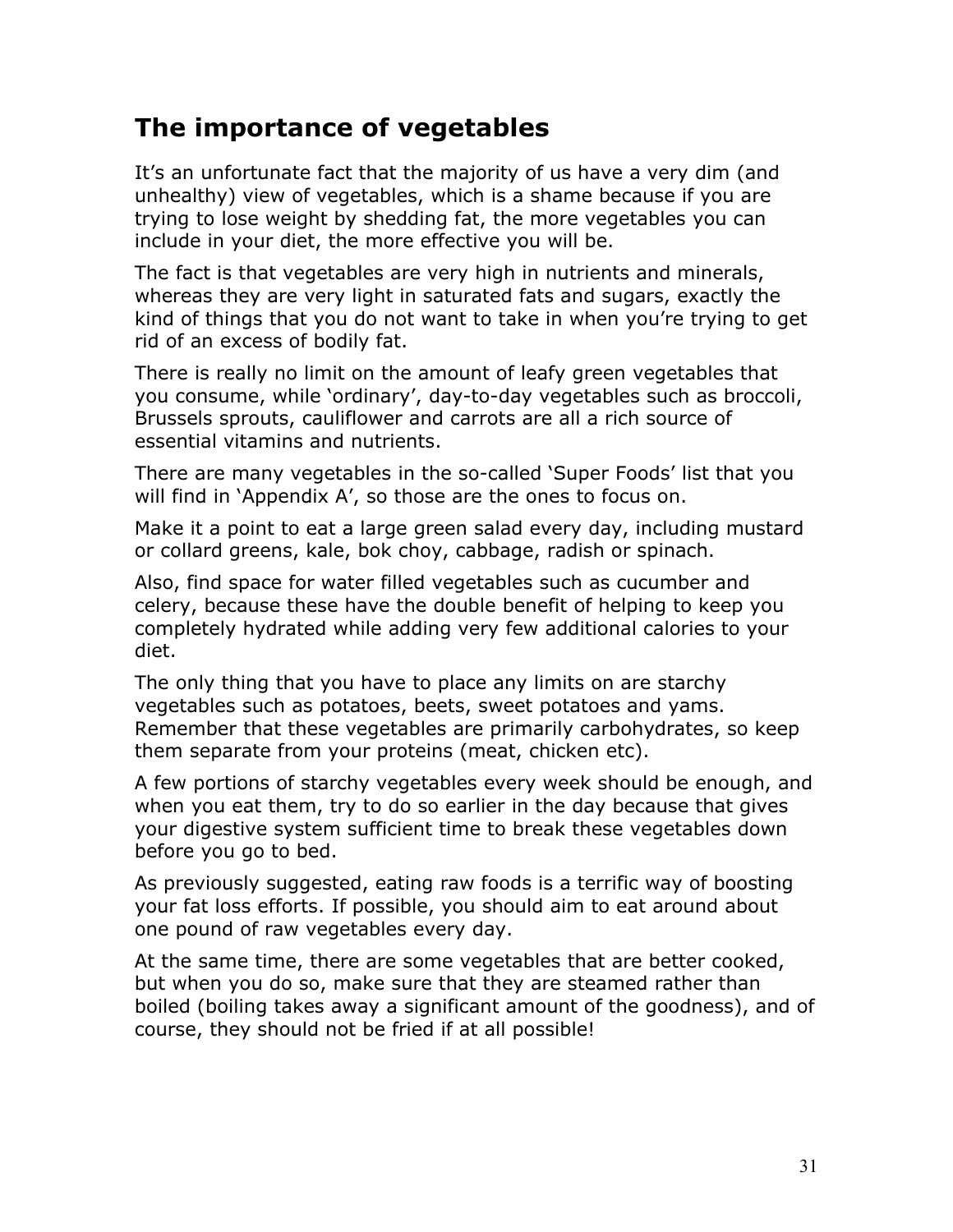## <span id="page-31-0"></span>**Eat More Fruit!**

Yes, I know that the chapter title is a bit abrupt but I cannot overemphasize how important fruits are as part of a sensibly structured fat reduction diet.

Fruits are packed with all the nutrients such as vitamins, minerals and fiber, that you need to stay healthy and to lose the fat.

I have discovered that you should eat fruit in a certain way if you want to get the maximum benefit from it. The first thing is, you should only eat ripe fruit, because the process of ripening is akin to human digestion. Hence, ripe fruit is already 'broken down' and really easy for your body to absorb the goodness from.

Secondly, you should eat ripe fruit on an empty stomach, giving it 30 to 45 minutes before you consume anything else. Doing things in this way means that you get the maximum benefit from the fruit that you have consumed, whereas if you eat fruit after a meal (for example), it will sit on the top of that food in your stomach and rot.

Follow your fruit with water, and you will have the maximum benefits from what you eaten, and you will feel full before you start your next meal. Together, water and fruit act as a natural appetite suppressant, helping you to cut down on the amount of calories you are taking in.

You will find many fruits in the 'Super Foods' list, such as apples, bananas, blueberries and raspberries, so whichever of these most suit your tastes, go for it!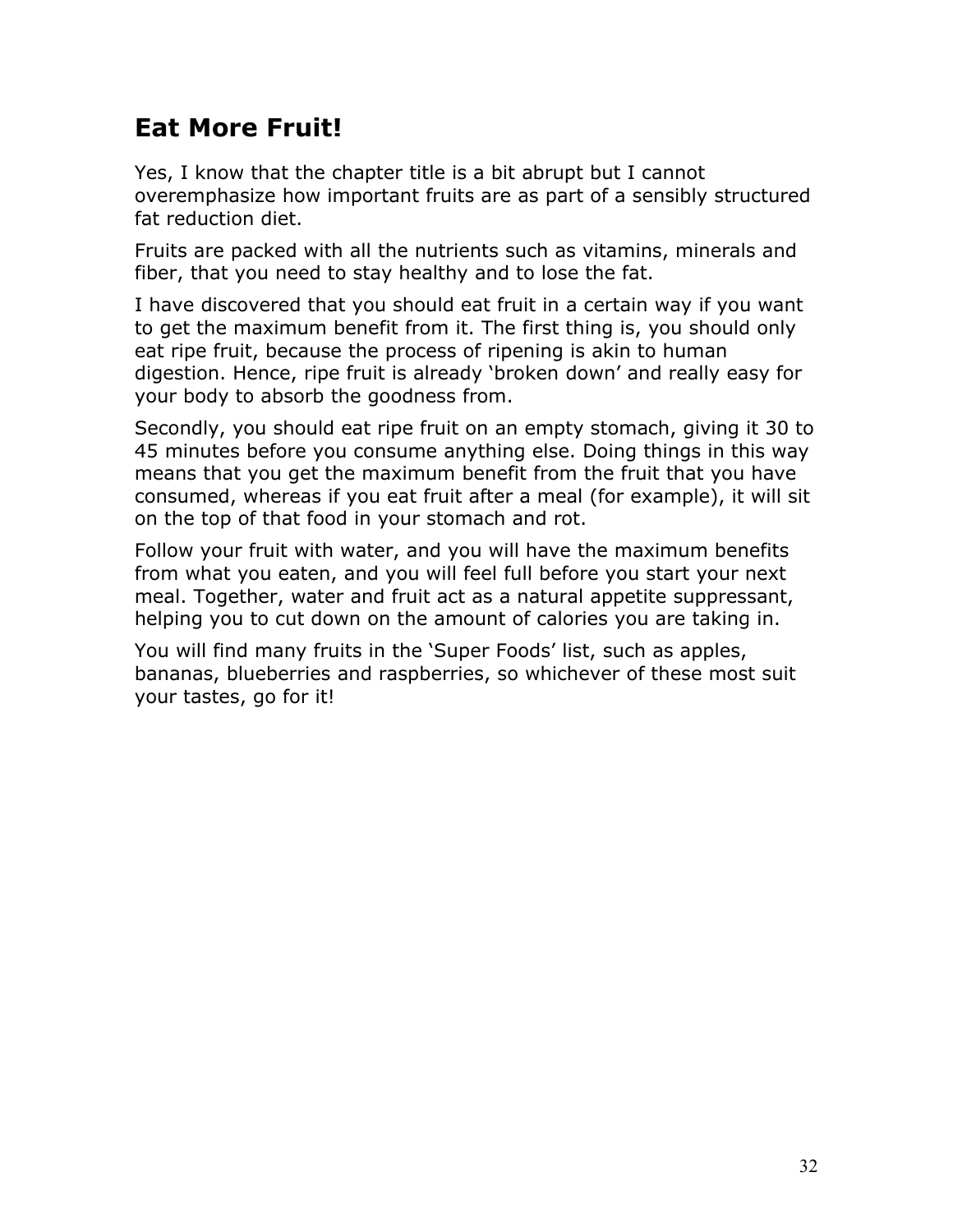## <span id="page-32-0"></span>**Negative Calorie Foods**

The only truly zero calorie substance is water, but there are many foods that are listed as negative calorie foods.

This is because the process of digesting your food uses energy and therefore burns calories. Indeed, while your body is digesting your food, it is channeling most of your energy in that direction.

Negative calorie foods are those that do contain calories but in such small amounts that your body needs to use more calories to digest them than they contain. Hence, including a significant percentage of negative calorie foods in your everyday diet will inevitably provide a big boost for your fat loss efforts.

You will note that several of these negative calorie foods are also featured on the 'Super foods' list at 'Appendix A', which suggests that a significant proportion of your daily diet should comprise as many of these foods as possible:

| Negative Calorie Foods    |
|---------------------------|
| Apple                     |
| Cranberries               |
| Grapefruit                |
| Lemon                     |
| Mango                     |
| Orange                    |
| Pineapple                 |
| Chile peppers Raspberries |
| Strawberries              |
| Tangerine                 |
|                           |
|                           |
|                           |
|                           |
|                           |
|                           |
|                           |
|                           |
|                           |
|                           |
|                           |
|                           |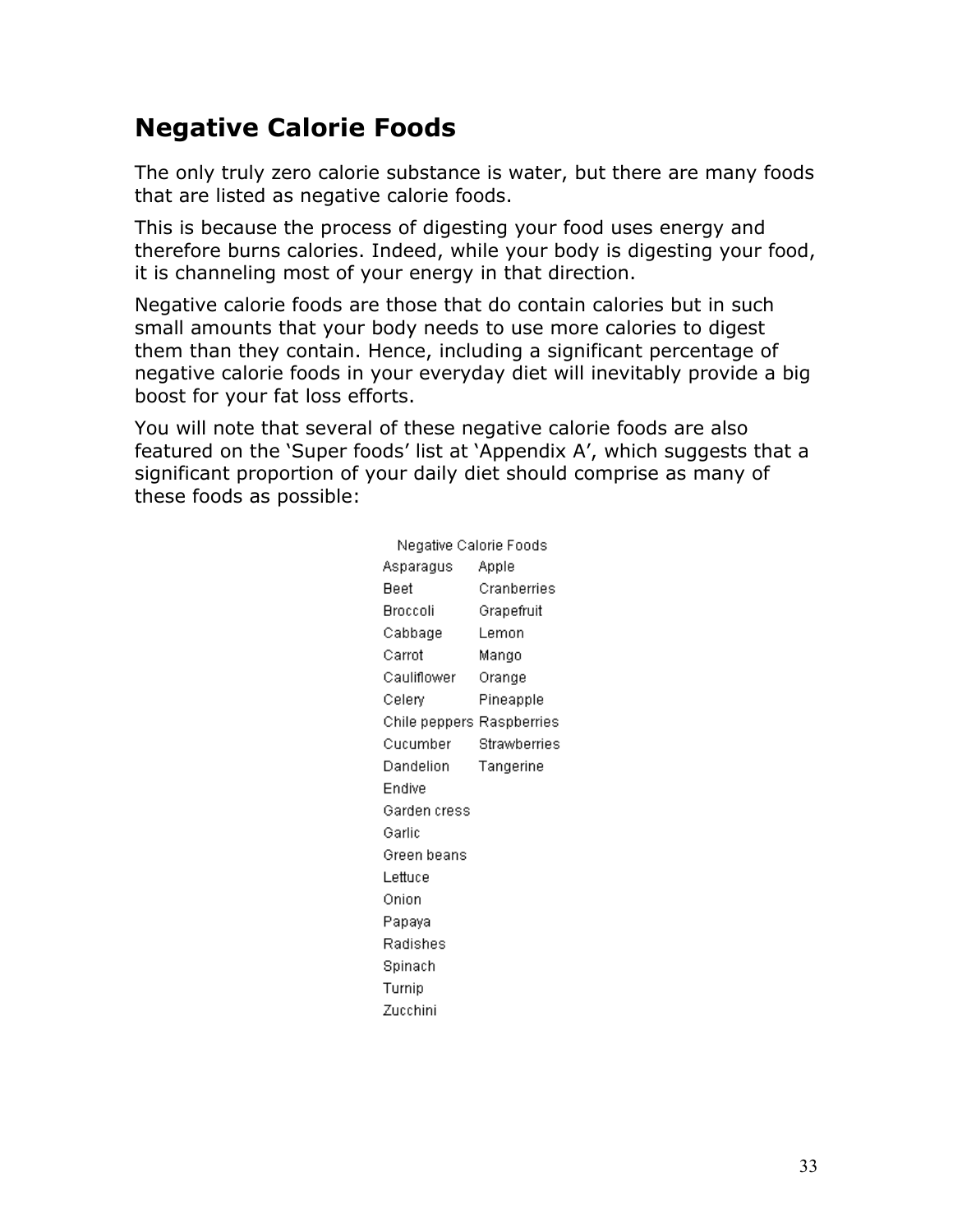## <span id="page-33-2"></span>**Other things to include in your diet**

#### <span id="page-33-1"></span>**Green tea**

It has long been believed that drinking green tea has many health giving benefits, amongst which is its ability to increase your metabolic rate - which raises the rate at which you are burning off calories.

In addition, it is also believed that it can help to enhance fat oxidization, which in turn helps your body to burn fat more quickly.

The secret weight loss weapons in green tea are [catechin polyphenols,](http://en.wikipedia.org/wiki/Catechins) because while all teas contain antioxidants, it is only green tea that contains a significant amount of catechins.

These substances help to keep the weight off by blocking the normal movement of glucose sugars in the cells of your body. They also work in tandem with other substances in your body to increase the rate of fat oxidation, which is another way of saying that they help your body to burn fat as fuel rather than burning carbohydrates - which would normally be the 'first choice' fuel that your body would turn to.

The most abundant of the catechins found in green tea is [epigallocatechin gallate](http://en.wikipedia.org/wiki/Epigallocatechin_gallate) (EGCG), which has the ability to alter hormone levels in the body which naturally helps to suppress your appetite. In addition, it is believed that it also affects the levels of [noradrenaline](http://en.wikipedia.org/wiki/Noradrenaline) which is a [neurotransmitter](http://en.wikipedia.org/wiki/Neurotransmitter) that is partially responsible for controlling the levels of ['active' brown fat](http://en.wikipedia.org/wiki/Brown_fat) tissue in the body.

Strip away all of the science, and the net result is that drinking green tea or taking green tea extract is going to help to accelerate your fat loss while also helping to limit the further buildup of white fat tissue, the kind that you most want to get rid of.

I mentioned earlier that drinking water is vitally important, but if you want an alternative that you can drink from time to time which will also help to promote quicker fat loss, green tea is the answer you have been looking for.

#### <span id="page-33-0"></span>**Acai berries**

[Acai berries](http://en.wikipedia.org/wiki/Acai) are small but nevertheless easily distinguishable purple/black berries that are originally from the Amazon rainforests. You will see that this is one of the foods mentioned on the 'Super Foods' list, as well it should be, because it is generally believed that there are a very wide range of health benefits to be gained from eating acai berries or at least taking acai berry extract.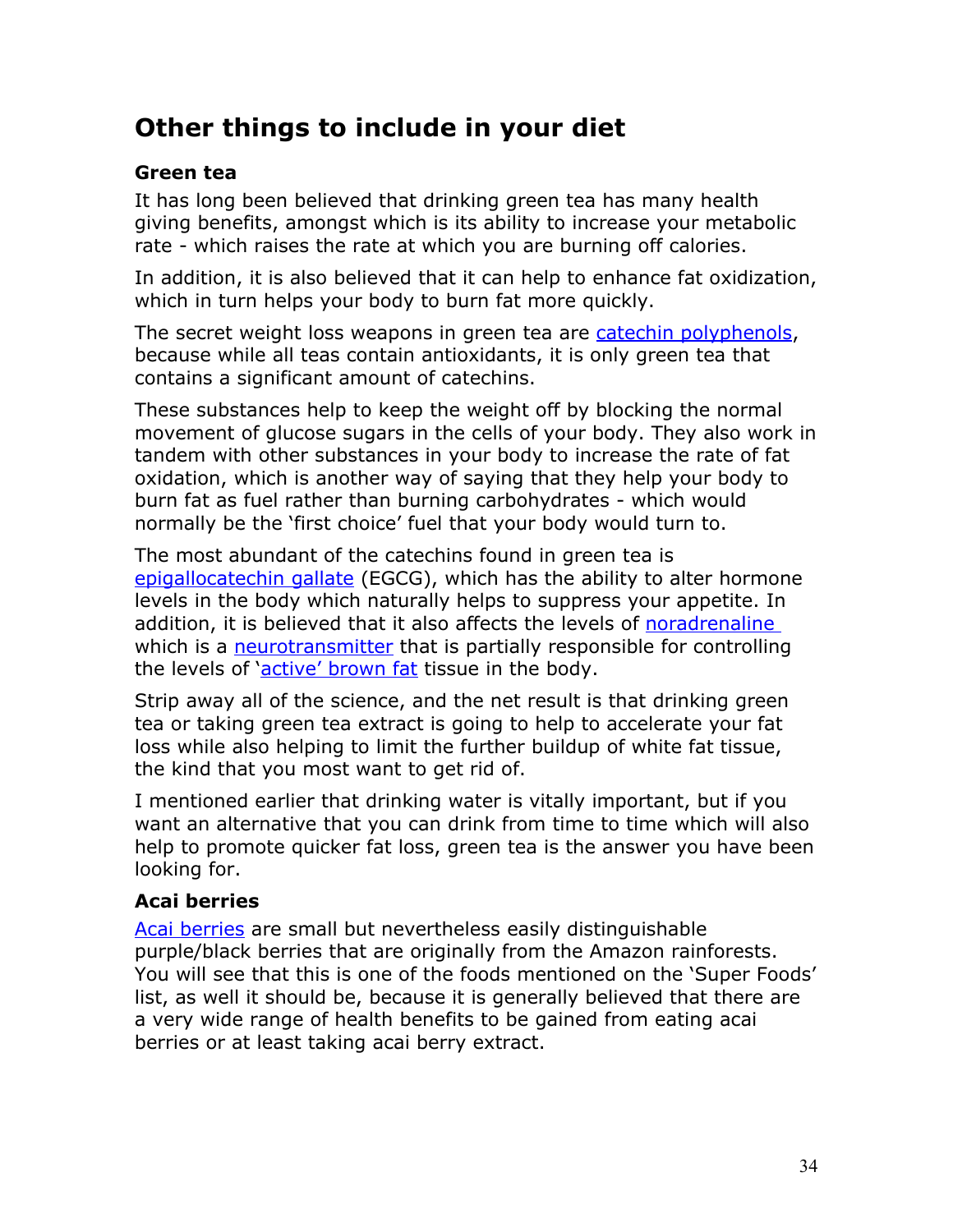For example, it is suggested that acai can help to prolong your life, that it is a very powerful antioxidant and that it can help to keep your blood pressure under control as well.

However, in weight loss terms, the most important benefits are that acai helps boost energy levels and stamina, which should assist your exercise efforts.

In addition, because acai contain very high levels of dietary fiber, they will also help to prompt your digestive system to become more efficient, meaning that less 'junk' gets left in your stomach and digestive tract.

This is important, because most people do not take in sufficient dietary fiber in their normal diet. This means that over time, a significant amount of undigested food detritus gets left in your stomach (some claim that there can be up to 20 pounds of 'rubbish' in your gut that never gets shifted under normal circumstances).

As you drink lots more water while increasing your consumption of high fiber foodstuffs such as fruit, vegetables and acai, it is quite possible that you will see a very significant weight drop in the first few days as this accumulated 'junk' is flushed out of your system.

#### <span id="page-34-1"></span>**Yerba Maté**

[Yerba Maté](http://en.wikipedia.org/wiki/Yerba_mat%C3%A9) is another plant that is indigenous to South America that is generally taken as a tea by steeping the leaves of the plant in boiling water (the drink is known as maté).

The weight loss related benefits of Yerba Maté are believed to be widespread, with claims that it can assist in burning fat, aid stamina and endurance, while helping to detoxify and 'clean out' your body.

However, probably the most important benefit to anyone who is trying to lose weight and burn fat is that Yerba Maté appears to be a very effective natural appetite suppressant. This helps you to follow a more sensible eating pattern.

#### <span id="page-34-0"></span>**Apple cider vinegar**

Although it can have a bitter, sour taste, [apple cider vinegar](http://en.wikipedia.org/wiki/Apple_cider_vinegar) is a substance that is claimed to have a wide range of health benefits. While many of these benefits have not been tested or proven scientifically, a test conducted on 12 people in 2005 found that most of them reported feeling more full and satisfied after eating bread that had been infused with a few drops of apple cider vinegar when compared to eating the bread alone.

Hence, as with many other substances reported in this chapter, it appears that apple cider vinegar may act as a natural appetite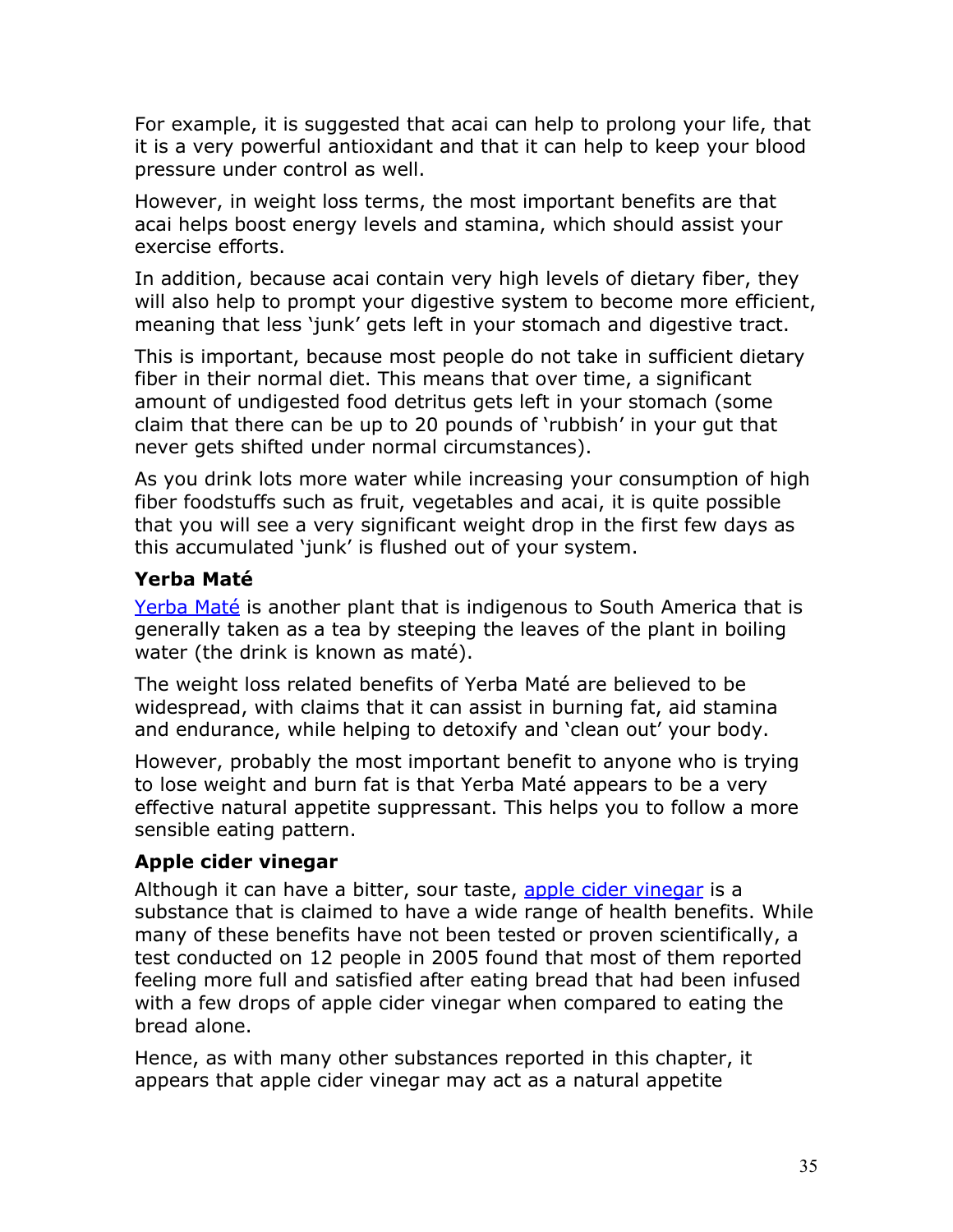suppressant, with many people taking it by mixing it with honey in a hot drink, or alternatively with fruit juice.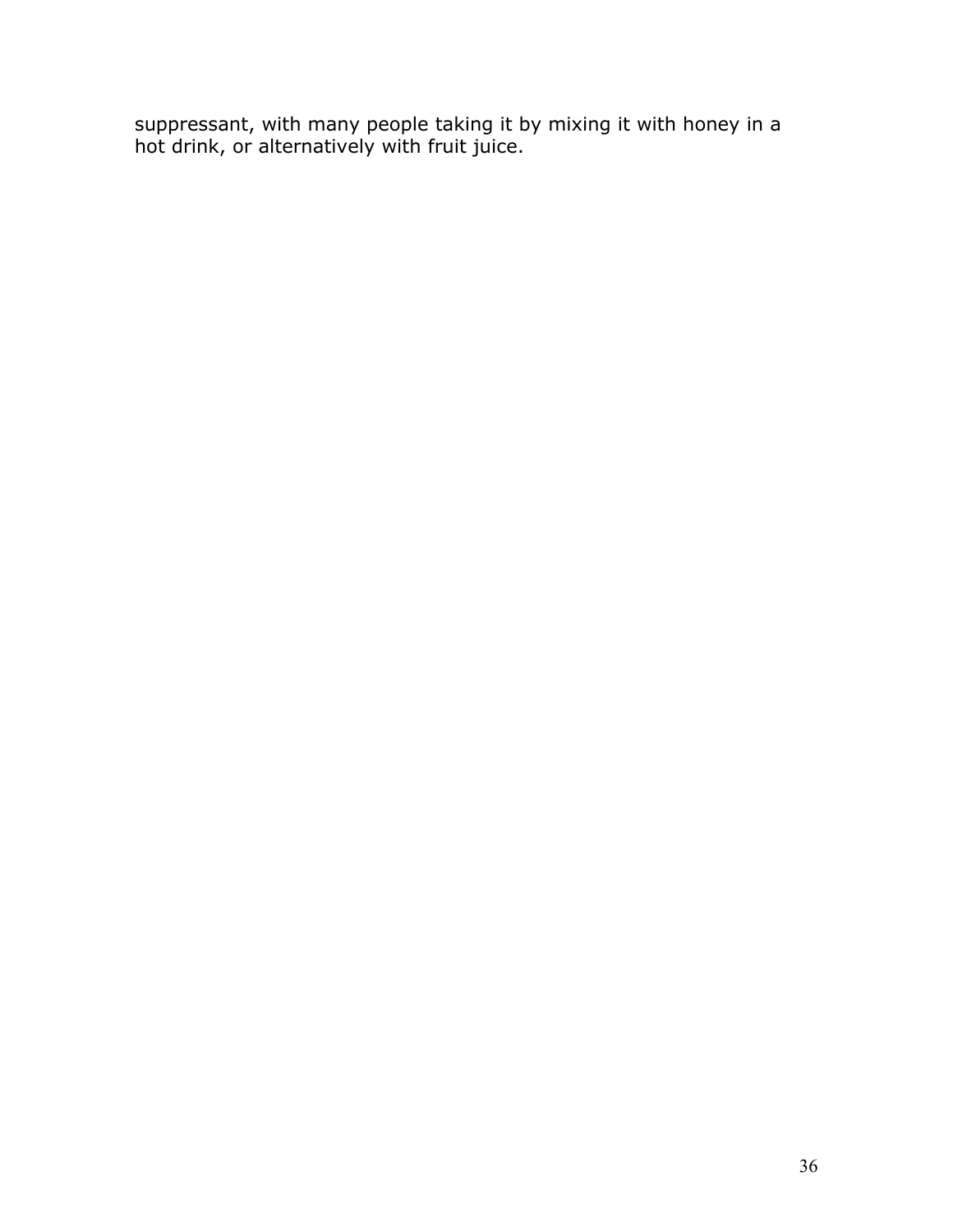## <span id="page-36-0"></span>**More simple steps to effective natural weight loss…**

Instead of eating two or three substantial meals a day, suppress your appetite with water or any of the substances that you read of in the previous chapter, and try to eat five or six small meals every day.

By doing so, you will spread the energy that you draw from those meals more evenly throughout the course of the day, meaning that your energy levels become far more constant than they might otherwise be.

This also puts significantly less strain on your digestive system, which can be helpful in flushing out the toxic waste that otherwise tends to hang around in your stomach and colon.

Another thing that you can do that is effective is to make a conscious effort to chew your food many more times than you have in the past.

By chewing your food a great deal more in this way, you are making the remains of it far easier for your stomach to digest while making it far less likely that you are going to overeat. This is because your stomach does not register the amount of food that you have eaten immediately, so if you eat quickly, it is very easy to put too much food into your stomach without realizing it. It is only later that you begin to feel overfull and bloated.

Chewing your food more slowly and comprehensively automatically means that it is far easier to stop eating before your stomach becomes over-full. Furthermore, because your teeth have done a good 'predigestion' job of breaking your food down before it hits your stomach, you make the digestive work considerably easier.

One mistake that you should not make is to stop eating altogether. Many people who are determined to shift stubborn fat from their body try to do so by starving themselves, but this never works, because all that happens in this situation is that your body starts to 'shut down'.

When this happens, not only will your body start burning the fat, but it will also start to eat away at muscle tissue. Hence, you will be losing weight, but the kind of weight you are losing is exactly the kind of weight that you want to retain.

To take this even further, your heart is nothing more than one large muscle, and if you are seriously overweight or obese, your heart is already under significant extra pressure and strain. If you start to starve yourself, you are therefore putting even more strain on your heart, which is really not a smart thing to do.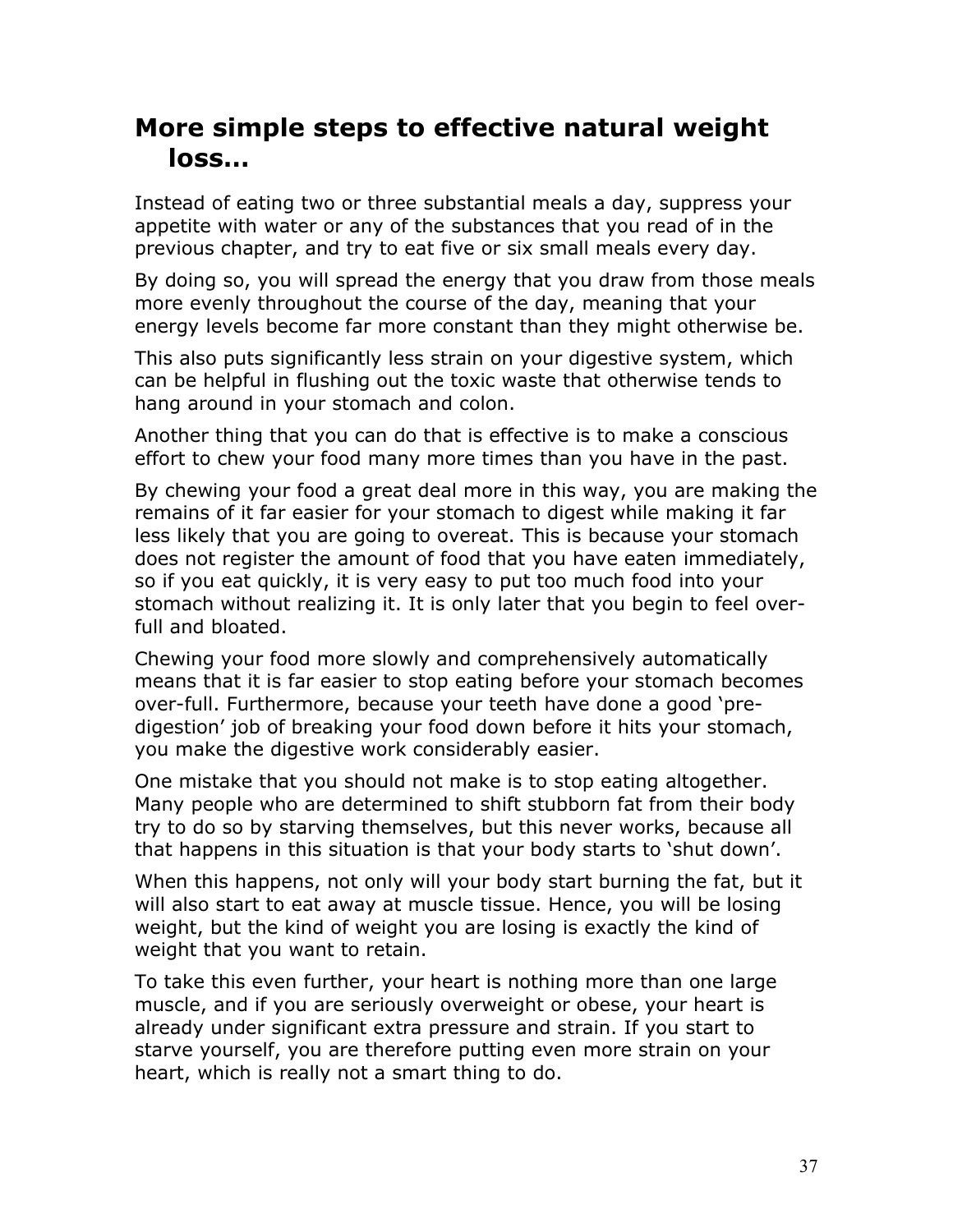In short, forget the idea of starving yourself. Not only is it an ineffective way of shedding fat, it could be dangerous as well, so don't do it.

Instead, stick to what you have read in this book. You have everything you need here to shed your excess fat quickly and safely, so don't be tempted to try to do something that is counterproductive and could be dangerous.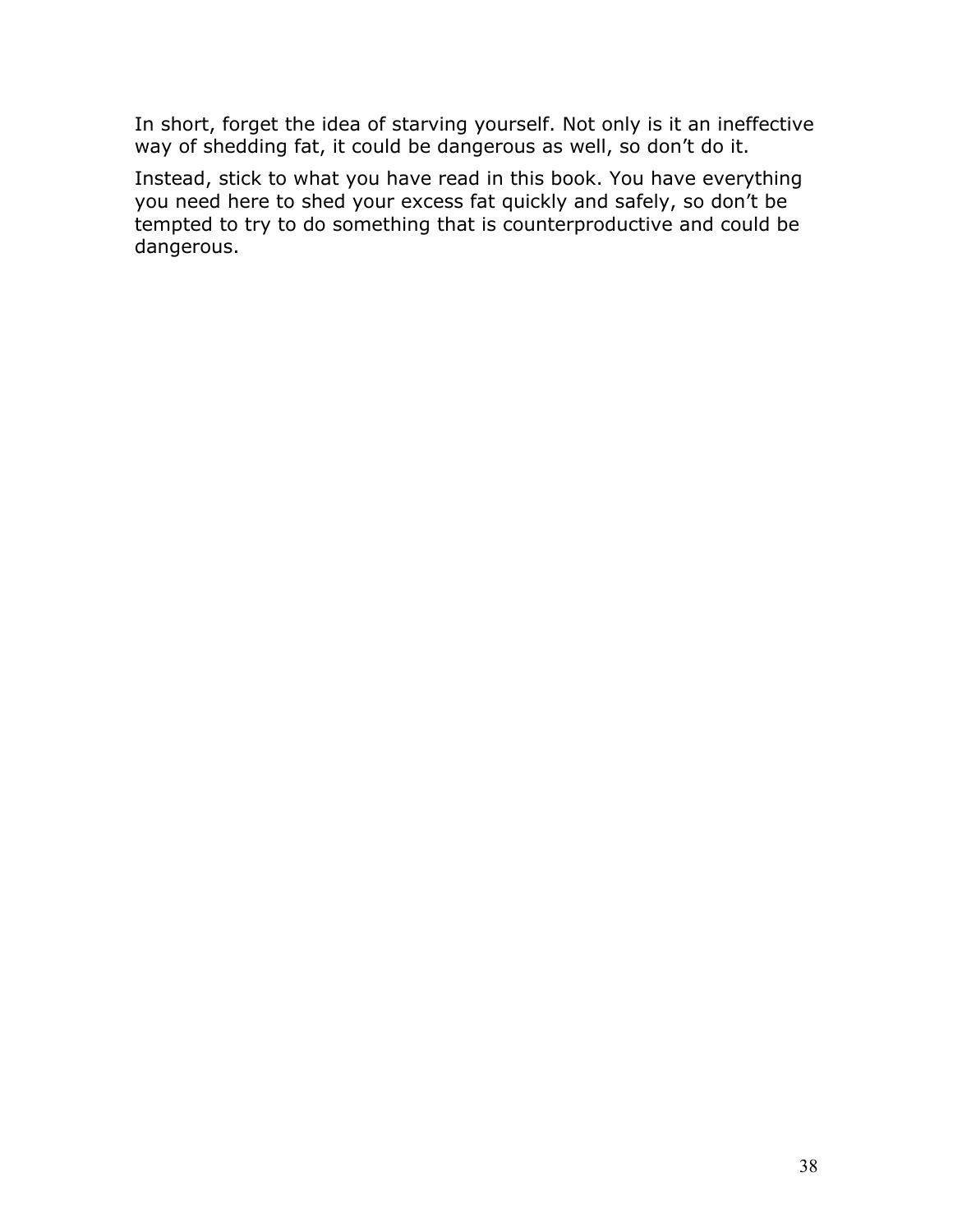## <span id="page-38-0"></span>**Conclusion**

In this book, you have everything you need to lose weight quickly, safely and completely naturally, and as I hope you understand by now, there really is nothing complicated or difficult about losing weight in an entirely natural way.

You do not need to take chemical-based or even natural diet pills, nor is there any need for following a strictly regimented diet that adheres to the guidelines set out by a particular diet plan. All those things do is take your money, whereas losing weight naturally really needs nothing more than a sensible program of exercise to prompt your body to burn calorie energy more quickly combined with a sensible, balanced diet.

You will note that I have not suggested that there are any particular foods or drinks that are completely forbidden, and this is a conscious choice, because for most people, the hardest part of losing weight is that they cannot stand the thought that certain things are banned.

Certainly, you should place a very strict limit on sugar rich foods, coffee and alcohol, but a bowl of ice cream or a beer every week is not going to destroy your weight loss efforts. On the contrary, because little treats like these can often perk you up, they may have completely the opposite effect of making it far easier for you to stick to your diet.

Any time you need to know how many calories there are in any particular foodstuff, this is the most [comprehensive food calorie list](http://www.ntwrks.com/~mikev/chart1.html) that I have been able to find anywhere on the net.

Now that you have reached the end of this book, I hope that it has opened your eyes to the fact that shedding unwanted fat completely naturally is not anywhere near as difficult as many people might imagine.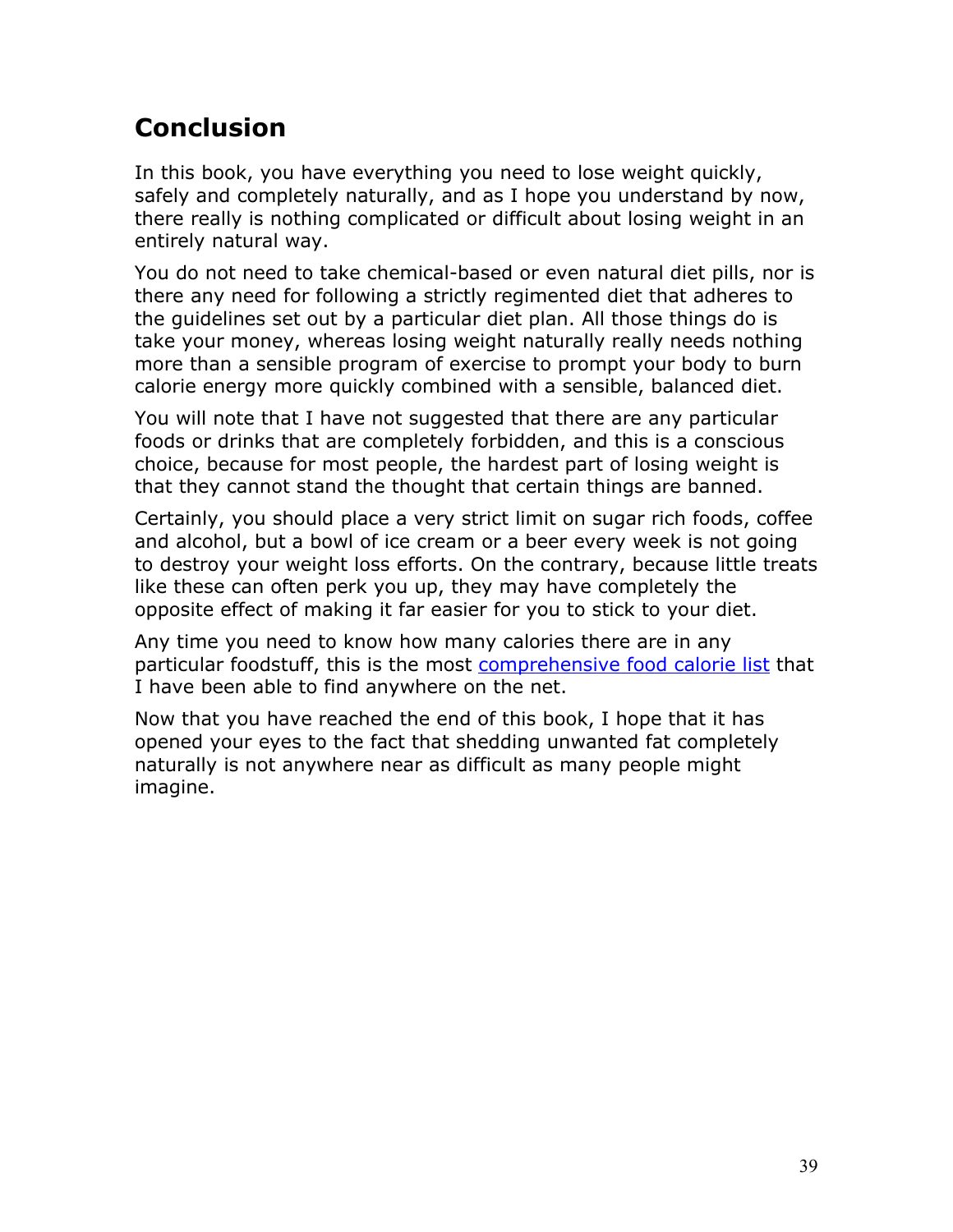## <span id="page-39-0"></span>**Appendix A – "Super Foods"**

This list of 'Super Foods' is taken from this [Wikipedia.org page.](http://en.wikipedia.org/wiki/Superfood) Thus, if you need to check the citation references, go to the Wikipedia page by following the link above:

- $\bullet$  Acaí $^{[9]}$  $^{[9]}$  $^{[9]}$
- [Apples](http://en.wikipedia.org/wiki/Apples)  $[10]$
- [Alfalfa](http://en.wikipedia.org/wiki/Alfalfa) sprouts  $[11]$
- $\bullet$  [Aloe Vera](http://en.wikipedia.org/wiki/Aloe_Vera)  $^{[12]}$  $^{[12]}$  $^{[12]}$
- [Aphanizomenon flos-aquae](http://en.wikipedia.org/wiki/Aphanizomenon_flos-aquae) [\[13\]](http://en.wikipedia.org/wiki/Superfood#cite_note-12)
- $\bullet$  [Avocado](http://en.wikipedia.org/wiki/Avocado)  $^{[14]}$  $^{[14]}$  $^{[14]}$
- $\bullet$  [Bananas](http://en.wikipedia.org/wiki/Bananas)  $^{[15]}$  $^{[15]}$  $^{[15]}$
- $\bullet$  [Beans](http://en.wikipedia.org/wiki/Beans)  $^{[16]}$  $^{[16]}$  $^{[16]}$
- $\bullet$  [Bee Pollen](http://en.wikipedia.org/wiki/Bee_bread)  $[17]$
- $\bullet$  [Beet](http://en.wikipedia.org/wiki/Beet)  $^{[18]}$  $^{[18]}$  $^{[18]}$
- $\bullet$  [Bilberry](http://en.wikipedia.org/wiki/Bilberry)  $^{[19]}$  $^{[19]}$  $^{[19]}$
- [Black Chicken](http://en.wikipedia.org/wiki/Black_Chicken)<sup>[\[20\]](http://en.wikipedia.org/wiki/Superfood#cite_note-19)</sup>
- [Blackcurrants](http://en.wikipedia.org/wiki/Blackcurrants)<sup>[\[21\]](http://en.wikipedia.org/wiki/Superfood#cite_note-20)</sup>
- $\bullet$  [Blueberries](http://en.wikipedia.org/wiki/Blueberries)  $[22]$
- [Blue Green Algae](http://en.wikipedia.org/wiki/Blue_Green_Algae) [\[23\]](http://en.wikipedia.org/wiki/Superfood#cite_note-22)
- $\bullet$  [Broccoli](http://en.wikipedia.org/wiki/Broccoli)<sup>[\[24\]](http://en.wikipedia.org/wiki/Superfood#cite_note-SuperFoods-23)</sup>
- [Cacao,](http://en.wikipedia.org/wiki/Cacao) Raw chocolate  $^{[25]}$  $^{[25]}$  $^{[25]}$
- $\bullet$  [Chlorella](http://en.wikipedia.org/wiki/Chlorella)<sup>[\[26\]](http://en.wikipedia.org/wiki/Superfood#cite_note-25)</sup>
- [Coffee Berry](http://en.wikipedia.org/wiki/Coffee_Berry) [\[27\]](http://en.wikipedia.org/wiki/Superfood#cite_note-26)
- [Cranberries](http://en.wikipedia.org/wiki/Cranberries)<sup>[\[28\]](http://en.wikipedia.org/wiki/Superfood#cite_note-27)</sup>
- $\bullet$  [Flax seed](http://en.wikipedia.org/wiki/Flax_seed)  $^{[29]}$  $^{[29]}$  $^{[29]}$
- $\bullet$  [Kale](http://en.wikipedia.org/wiki/Kale)  $^{[30]}$  $^{[30]}$  $^{[30]}$
- $\bullet$  [Kimchi](http://en.wikipedia.org/wiki/Kimchi)  $^{[31]}$  $^{[31]}$  $^{[31]}$
- [Maca](http://en.wikipedia.org/wiki/Maca)  $^{[32]}$  $^{[32]}$  $^{[32]}$
- [Noni Fruit](http://en.wikipedia.org/wiki/Noni)<sup>[\[33\]](http://en.wikipedia.org/wiki/Superfood#cite_note-32)</sup>
- $\bullet$  [Oats](http://en.wikipedia.org/wiki/Oats)  $^{[16]}$  $^{[16]}$  $^{[16]}$
- $\bullet$  [Oranges](http://en.wikipedia.org/wiki/Oranges)  $^{[34]}$  $^{[34]}$  $^{[34]}$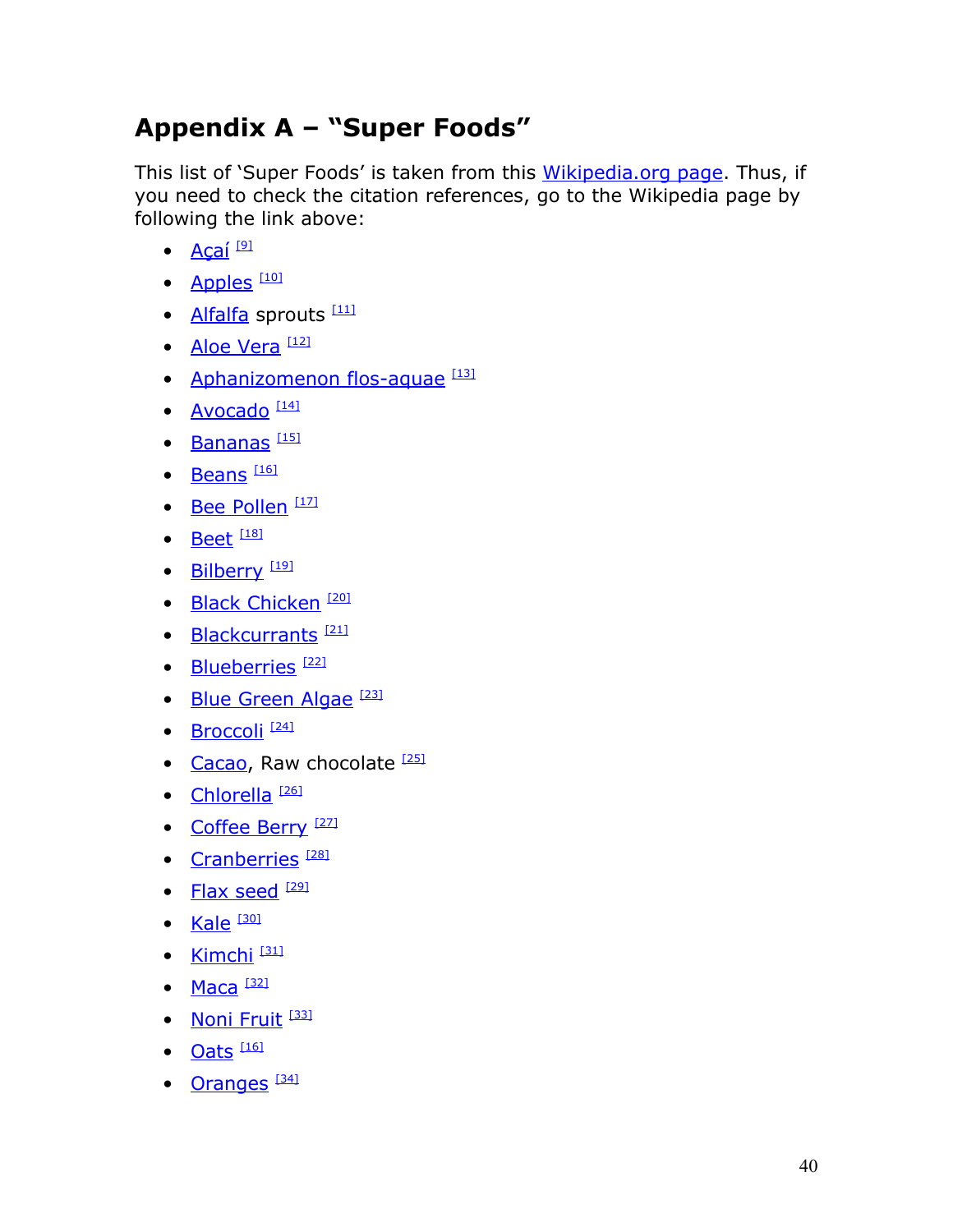- [Papaya](http://en.wikipedia.org/wiki/Papaya)<sup>[\[35\]](http://en.wikipedia.org/wiki/Superfood#cite_note-BBC-1-34)</sup>
- [Probiotics](http://en.wikipedia.org/wiki/Probiotics)<sup>[\[36\]](http://en.wikipedia.org/wiki/Superfood#cite_note-35)</sup>
- $\bullet$  [Pumpkin](http://en.wikipedia.org/wiki/Pumpkin)  $^{[16]}$  $^{[16]}$  $^{[16]}$
- [Quinoa](http://en.wikipedia.org/wiki/Quinoa)<sup>[\[37\]](http://en.wikipedia.org/wiki/Superfood#cite_note-36)</sup>
- [Raspberries](http://en.wikipedia.org/wiki/Raspberries)  $[38]$
- [Rose hips](http://en.wikipedia.org/wiki/Rose_hips)  $[39]$
- $\bullet$  [Salmon,](http://en.wikipedia.org/wiki/Salmon) wild  $^{[16]}$  $^{[16]}$  $^{[16]}$
- [Seaweed](http://en.wikipedia.org/wiki/Seaweed) [Seaweed the new "superfood"? \(PDF\)](http://rds.yahoo.com/_ylt=A0geu_VTc6RJiVoBJDBXNyoA;_ylu=X3oDMTEzdHJnbjBwBHNlYwNzcgRwb3MDMgRjb2xvA2FjMgR2dGlkA0gyMjlfMTI1/SIG=12n1agonh/EXP=1235600595/**http%3A/www.functionalfoodnet.eu/images/site/assets/news/Seaweed.pdf)
- [Soy](http://en.wikipedia.org/wiki/Soy) (*see also [Soybeans#Promotion as health food](http://en.wikipedia.org/wiki/Soybeans#Promotion_as_health_food)*) [\[35\]](http://en.wikipedia.org/wiki/Superfood#cite_note-BBC-1-34)
- $\bullet$  [Spinach](http://en.wikipedia.org/wiki/Spinach)  $[40]$
- [Spirulina](http://en.wikipedia.org/wiki/Spirulina)  $[41]$
- [Sweet Potato](http://en.wikipedia.org/wiki/Sweet_Potato) [*[citation needed](http://en.wikipedia.org/wiki/Wikipedia:Citation_needed)*]
- [Green Tea](http://en.wikipedia.org/wiki/Green_Tea) or [Black Tea](http://en.wikipedia.org/wiki/Black_Tea) [\[16\]](http://en.wikipedia.org/wiki/Superfood#cite_note-webmd.com-15)
- $\bullet$  [Tomatoes](http://en.wikipedia.org/wiki/Tomatoes)  $^{[42]}$  $^{[42]}$  $^{[42]}$
- [Turkey](http://en.wikipedia.org/wiki/Turkey_(bird))  $[16]$
- $\bullet$  [Walnuts](http://en.wikipedia.org/wiki/Walnuts)  $[43]$
- [Watercress](http://en.wikipedia.org/wiki/Watercress)<sup>[\[44\]](http://en.wikipedia.org/wiki/Superfood#cite_note-43)[\[35\]](http://en.wikipedia.org/wiki/Superfood#cite_note-BBC-1-34)</sup>
- [Yacon Root](http://en.wikipedia.org/wiki/Yacon)<sup>[\[45\]](http://en.wikipedia.org/wiki/Superfood#cite_note-44)</sup>
- [Yogurt](http://en.wikipedia.org/wiki/Yogurt) [\[16\]](http://en.wikipedia.org/wiki/Superfood#cite_note-webmd.com-15)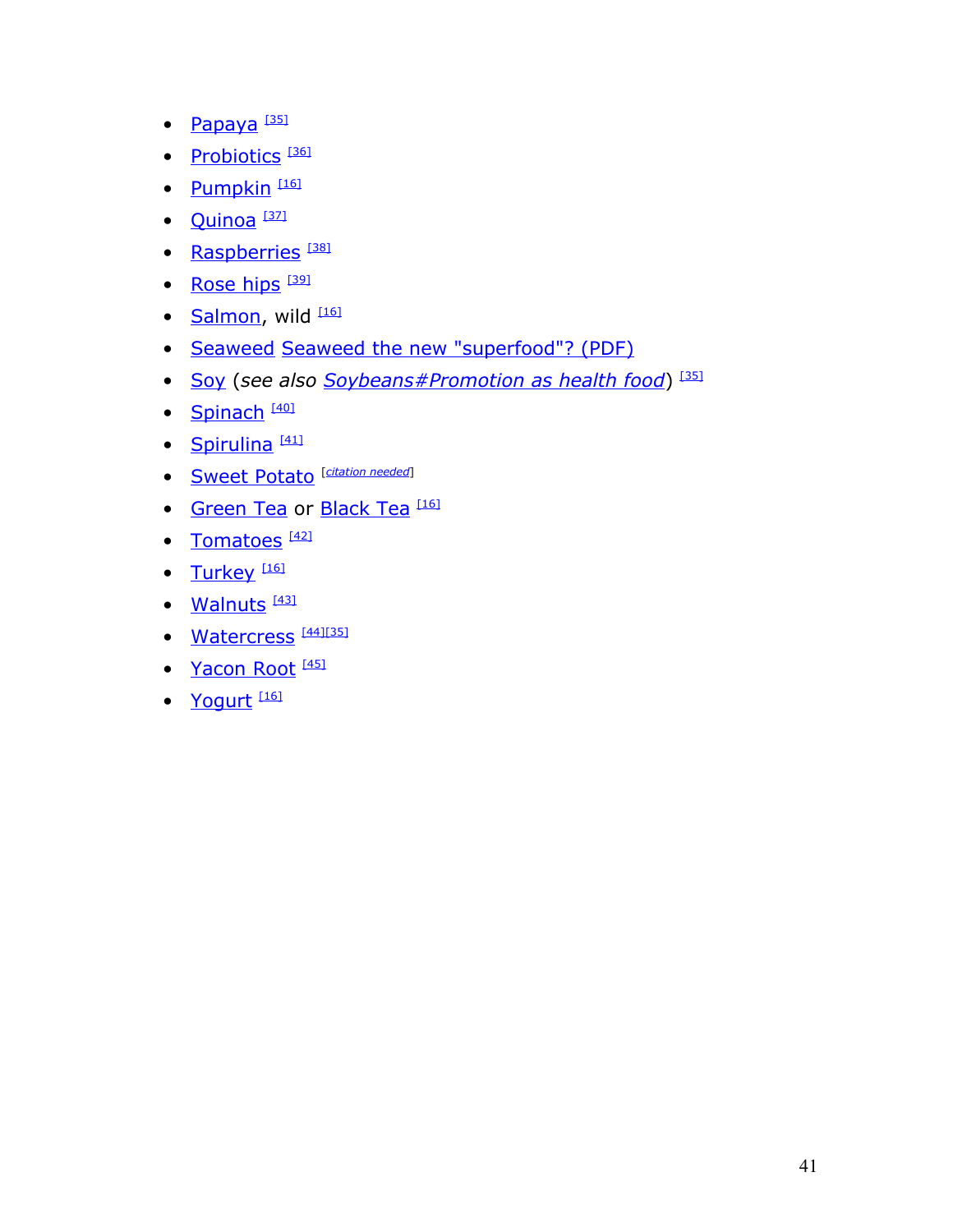**Set Fire To Your Metabolism And Melt Every Pound Of Unwanted Fat from Your Body Using A Potent And Provocative Diet Concept Called Food Magnetism.**

**Whether you're chubby, heavy, overweight, fat or obese, you can make a transformation using what you'll learn in this course. With the Magnetic Diet you will learn how to combine food specifically to create what is known as Invigorating Magnetism. Learn about the difference between invigorating magnetism and contaminating magnetism and how one causes you to attract disease, depression, and obesity, while the other attracts health, happiness, and helps you to build the body you deserve.**

**If you are sick and tired of losing weight only to gain it back again… If you are unable to follow a low-carbohydrate or a low-calorie diet long enough to achieve the results you are looking for because you can't control your food cravings… If you are even hungrier at night than you are during the day the Magnetic Diet Weight Loss Program is the answer you have been searching for.**

## [GET IT HERE](http://80820.magnetdiet.hop.clickbank.net/)

(Please Allow Link To Open In Your Window)